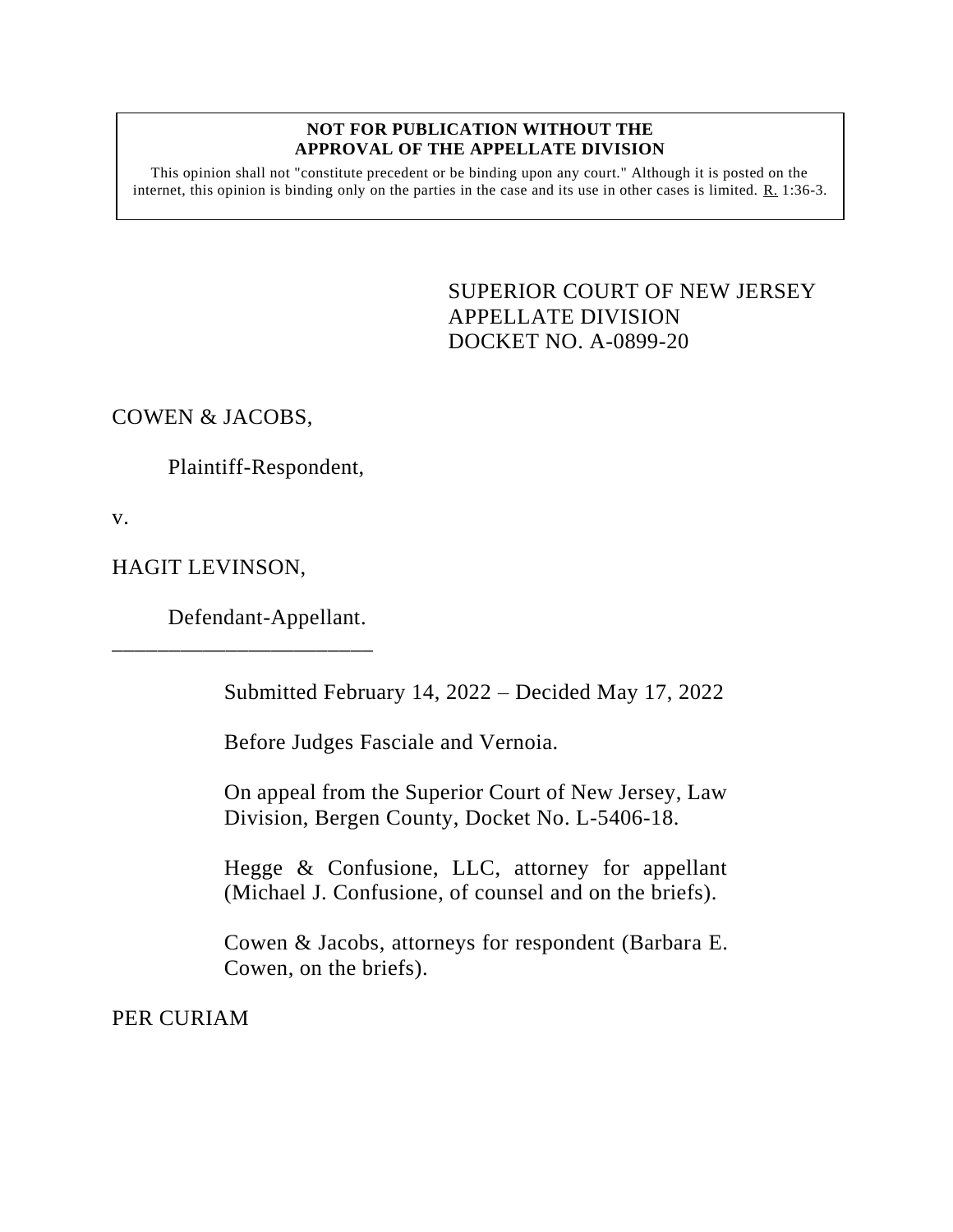Following a bench trial in this dispute over attorney's fees plaintiff Cowen & Jacobs claimed are due from defendant Hagit Levinson, the trial court entered a \$53,613.14 judgment in plaintiff's favor. Defendant appeals from the judgment and orders denying her motion to dismiss the complaint, granting plaintiff's motion to dismiss her legal malpractice counterclaim, and denying her motion for reconsideration of the order dismissing the counterclaim. We affirm.

## I.

The dispute arises out of plaintiff's representation of defendant in a matrimonial case against her former husband, Ilan Levinson. Defendant was first represented by other counsel during the matrimonial case in the Family Part. At the request of, and with the consent of, defendant and Ilan Levinson, in June 2015, the court entered an order referring all issues in the matter to binding arbitration. The consent order provided that "[a]ll discovery must be completed prior to the commencement of the arbitration subject to the arbitrator determining that additional discovery is beneficial to the arbitrator's conclusion."

Defendant appeared at a November 11, 2015 arbitration proceeding as a self-represented litigant. During that proceeding, the arbitrator explained the limitations on discovery, noting that if documents had not been exchanged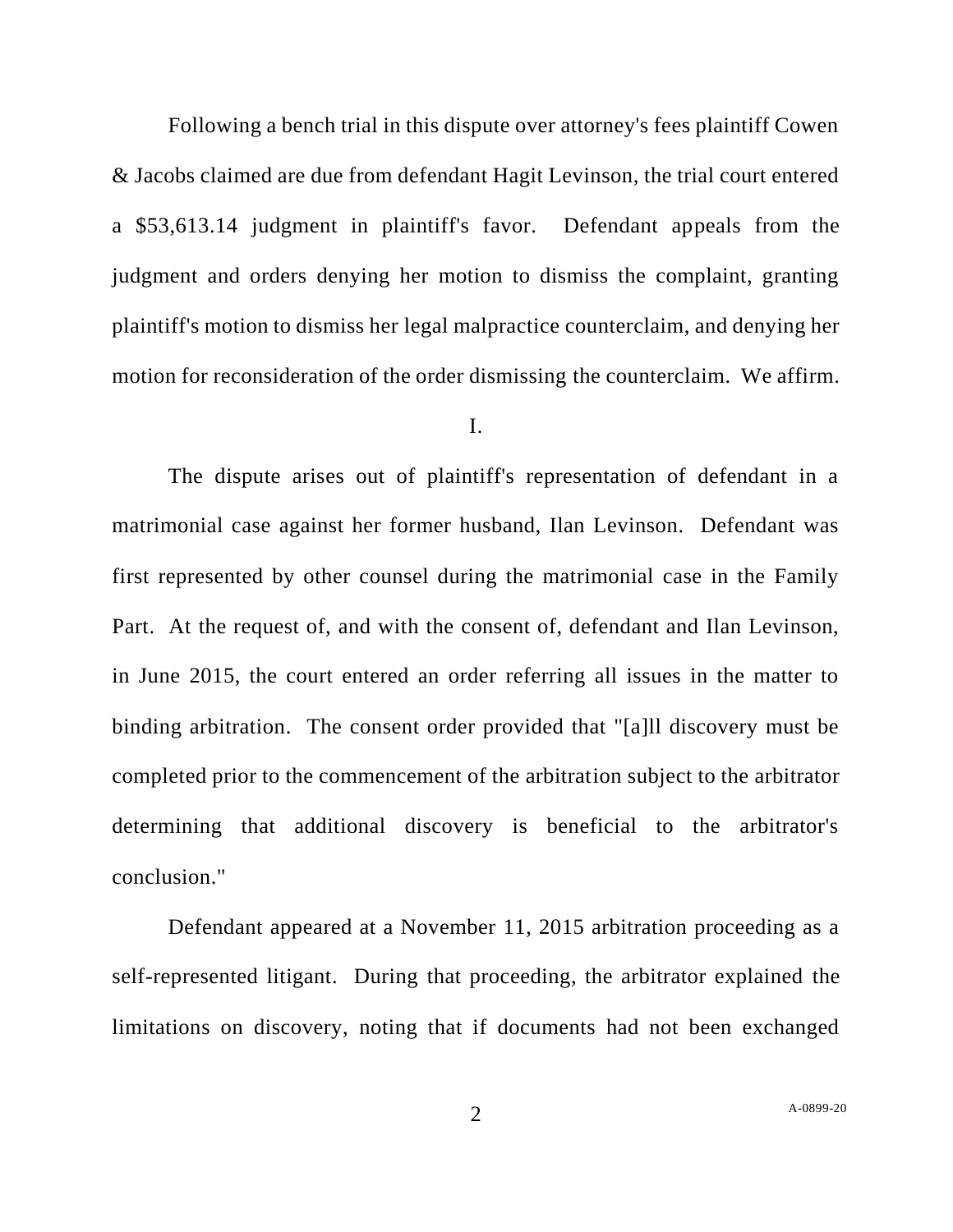during discovery in the Family Part proceeding, they would not be admitted as evidence in the arbitration absent extraordinary circumstances.

Four days later, on November 15, 2015, defendant executed a written retainer agreement with plaintiff. The agreement provided that plaintiff would "administratively assist[]" defendant in obtaining additional discovery, speaking to witnesses, and preparing for the arbitration proceedings. The agreement also provided defendant would "continue to be self-represented during the course of arbitration unless and until" the parties amended their retainer agreement "to include additional services."

On December 1, 2015, plaintiff and defendant entered into an amended retainer agreement pursuant to which plaintiff agreed to represent defendant at the arbitration proceeding. The agreement stated plaintiff could not "predict or guarantee what [defendant's] final bill will be," the fees "will depend on the amount of time spent on [the] case and amount of other expenses," and a case can "require much more time and expense than originally anticipated." The agreement also incongruously stated plaintiff "agreed to cap [its] fees at \$20,000, \$5,000 of which" defendant had paid, and that "[i]n the event these fees are depleted [defendant] will be required to immediately provide an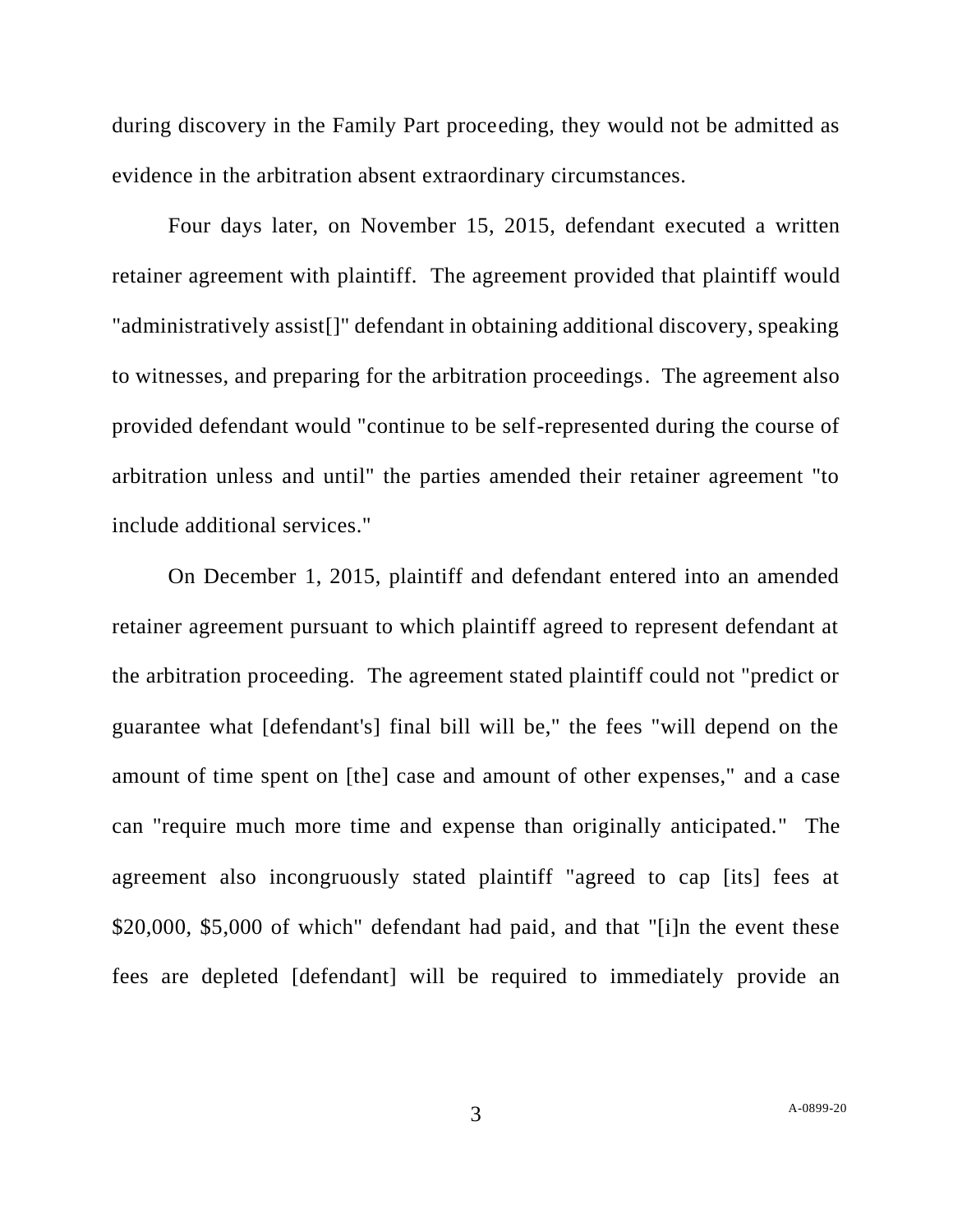additional retainer upon notice from this office." The amended agreement also set forth plaintiff's hourly billing rate of \$400 per hour.

Over the next two-and-a-half years, one of plaintiff's attorneys appeared as defendant's counsel during the arbitration. During that time, the parties had disputes and communications concerning the fees for plaintiff's services. At a June 2, 2016 hearing, the arbitrator addressed an email from defendant stating she wished to terminate plaintiff's services. The arbitrator explained he would consider an application for plaintiff to be relieved as counsel only if the request was presented in a formal motion.

In a June 7, 2016 email, defendant advised plaintiff she agreed to amend the agreement to cap the fees at \$35,000. Defendant also claimed she "told [plaintiff] to 'drop your pen' once you" reach the \$35,000 cap. Defendant further stated she was willing to represent herself, but the arbitrator would not allow it. In another email that day, defendant informed plaintiff she intended to continue the arbitration proceeding on her own.

In emails exchanged the following day, defendant disputed the amounts allegedly due plaintiff. An email also reflects a putative agreement between plaintiff and defendant pursuant to which plaintiff agreed to reduce an amount then due from \$7,335.77 to \$5,000 and cap the fees at \$8,000 moving forward.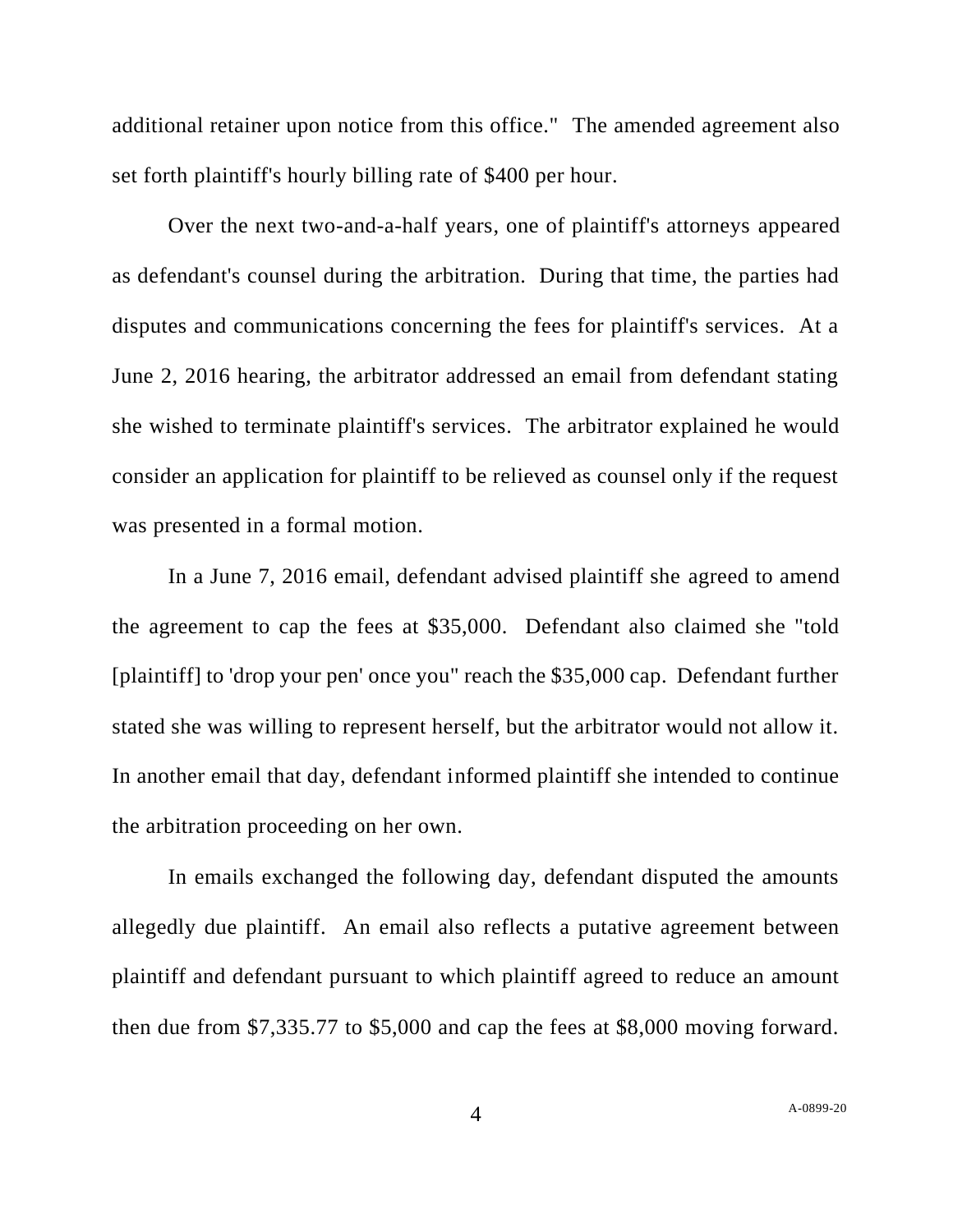The email also states defendant then owed a total of \$23,000 that had "to be paid at some point." At a June 9, 2016 proceeding, defendant advised the arbitrator she no longer wished to proceed on her own, stating she and plaintiff had "resolved the issues."

In July 2016, the attorney successfully convinced the arbitrator to permit the testimony of a Dr. Mary Ann Picone on defendant's behalf despite the fact the testimony would "delay [the] hearing," which "extremely disturbed" the arbitrator. Permission from the arbitrator was required because Dr. Picone's testimony was not adduced during the pre-arbitration discovery in the Family Part. Dr. Picone's testimony related to issues affecting defendant's ability to work.

A May 23, 2017 email to defendant from the attorney representing defendant on plaintiff's behalf states, "pursuant to the terms of my retainer agreement I will have to withdraw based upon your refusal to follow my advice and instructions." The email further states, "I will not do anything that I know is contrary to your best interests and certainly will not be told how best to represent you and to conduct myself in the course of my diligent efforts on your behalf."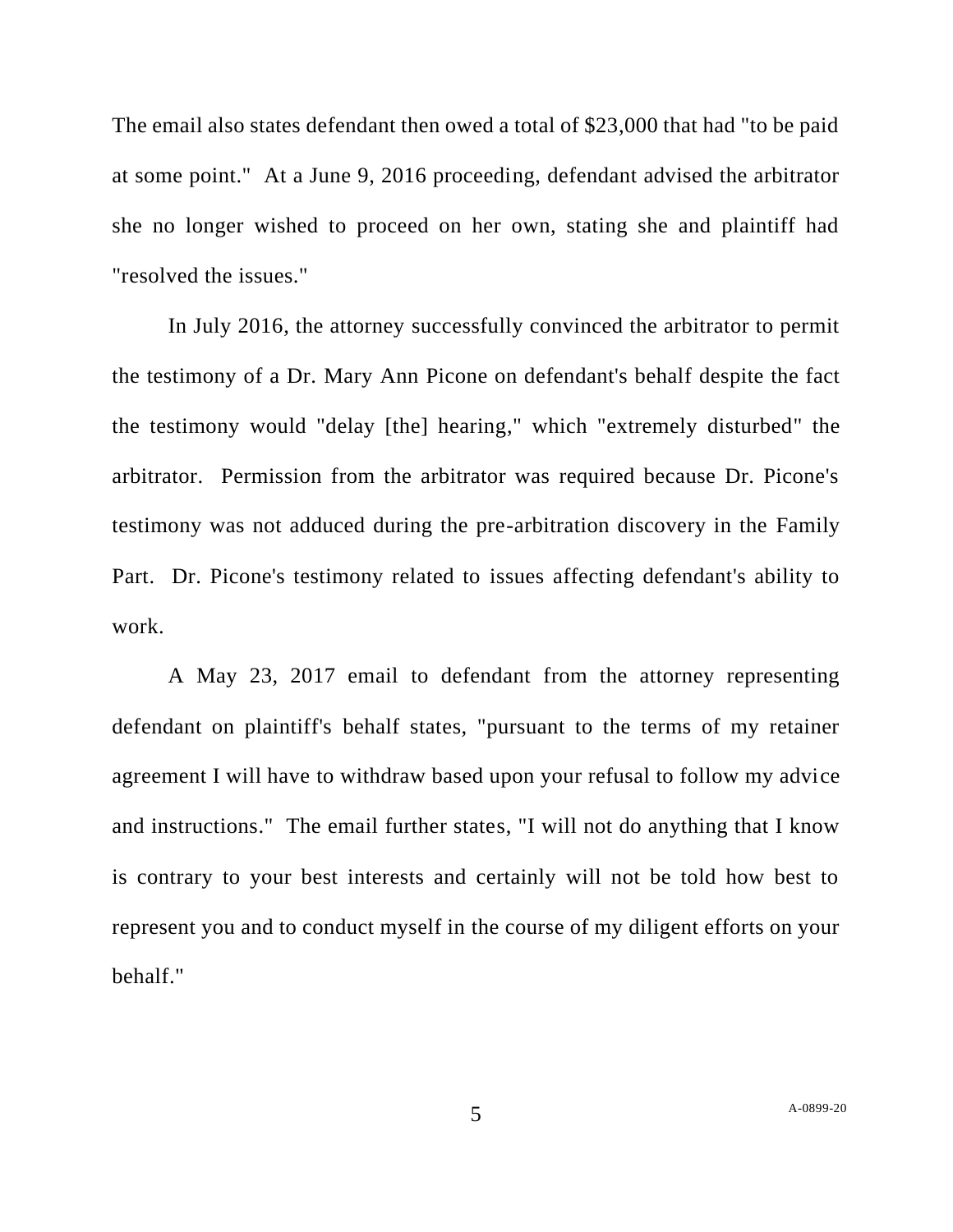The attorney moved to withdraw as counsel in May 2017. The attorney certified defendant failed to follow her advice "on a particularly material issue affecting her interest" and defendant wanted plaintiff "to do something right now on her behalf that my experience leads me to know will likely harm her."

The arbitrator addressed the motion at a June 8, 2017 hearing, explaining "there is no way on the last day of testimony that [he] would allow [plaintiff] to withdraw as counsel." (Emphasis added). The arbitrator asked defendant if she "sought retention of alternative counsel" and defendant responded, "we figured it out and [plaintiff] will continue." The attorney stated, "I'm representing her," and the hearing continued.

At the hearing, the attorney successfully convinced the arbitrator to allow her to recall Ilan Levinson as a witness and question him about various financial transactions. The next day, plaintiff subpoenaed bank records related to Ilan Levinson's business account. That information had not been sought by plaintiff or her prior counsel during the pre-arbitration judicial proceedings. Plaintiff moved to reopen testimony at the arbitration to address the information obtained through the subpoena.

In January 2018, the arbitrator denied defendant's motion to reopen testimony seeking additional testimony concerning the newly discovered bank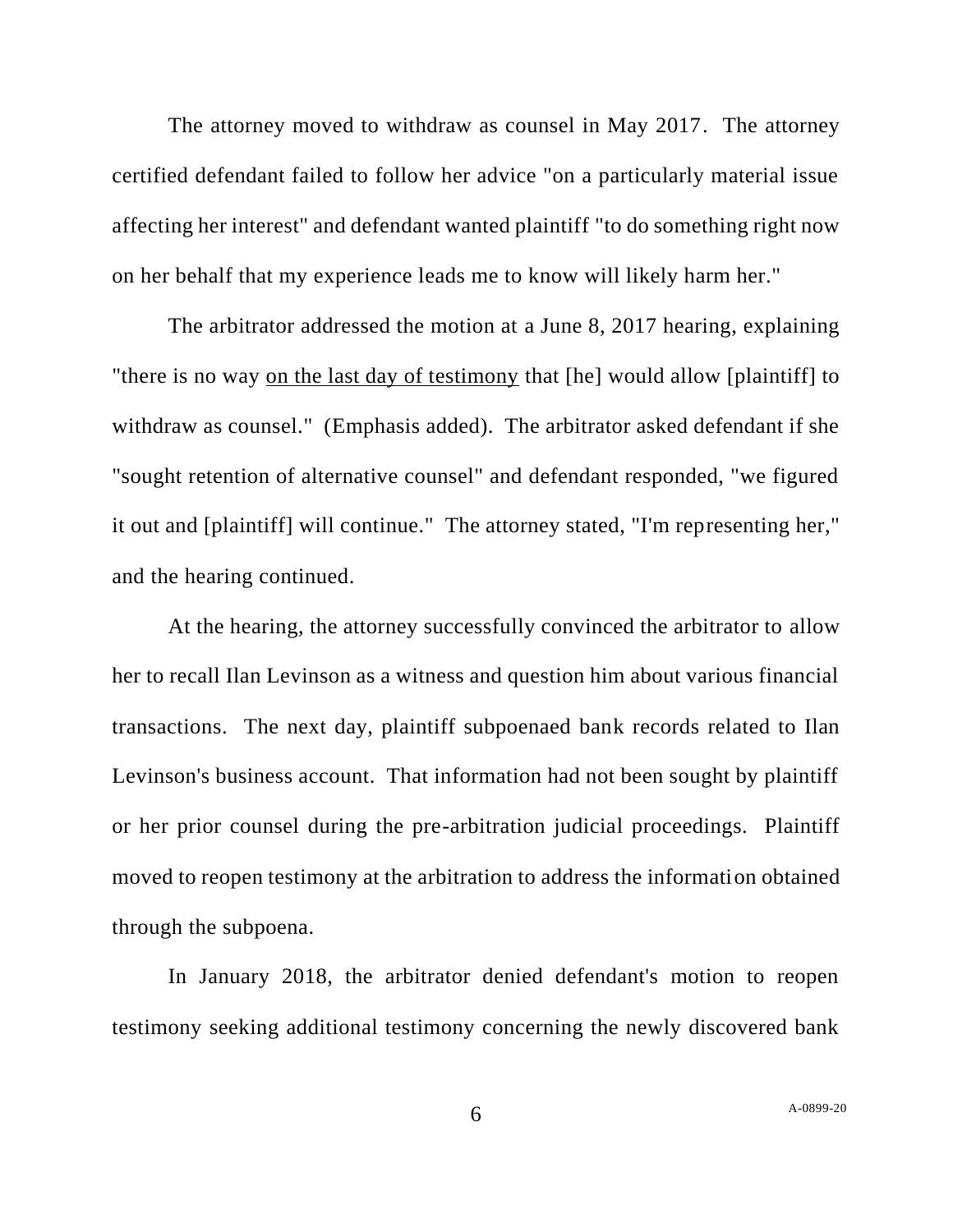and business records. The arbitrator found the parties had been provided "ample opportunity to present testimony" as well as evidence and concluded that permitting the requested reopening of testimony "would mean that [the arbitration] proceedings would never conclude."

On May 14, 2018, the arbitrator issued his final decision, awarding \$23,000 per year in child support and limited durational alimony for seven years and five months, initially at \$115,000 per annum and \$102,500 per annum commencing January 2021. He ordered the sale of the former couple's home in Tenafly, New Jersey, despite defendant's "unrealistic" insistence the house be retained "under all circumstances."

Three months later, plaintiff filed suit seeking damages for attorney's fees allegedly due from defendant. Defendant filed an answer and a counterclaim alleging plaintiff committed legal malpractice during its representation of her during the arbitration by failing to: timely subpoena bank records; refer to Ilan Levinson's alleged concealed bank account during closing arguments; and recognize errors made by an expert that resulted in an undervaluation of Ilan Levinson's income. Defendant also claimed plaintiff "obsess[ed]" about liquidating property she and Ilan Levinson owned in Pennsylvania, and "withheld critical information from the arbitrator" that would have established

7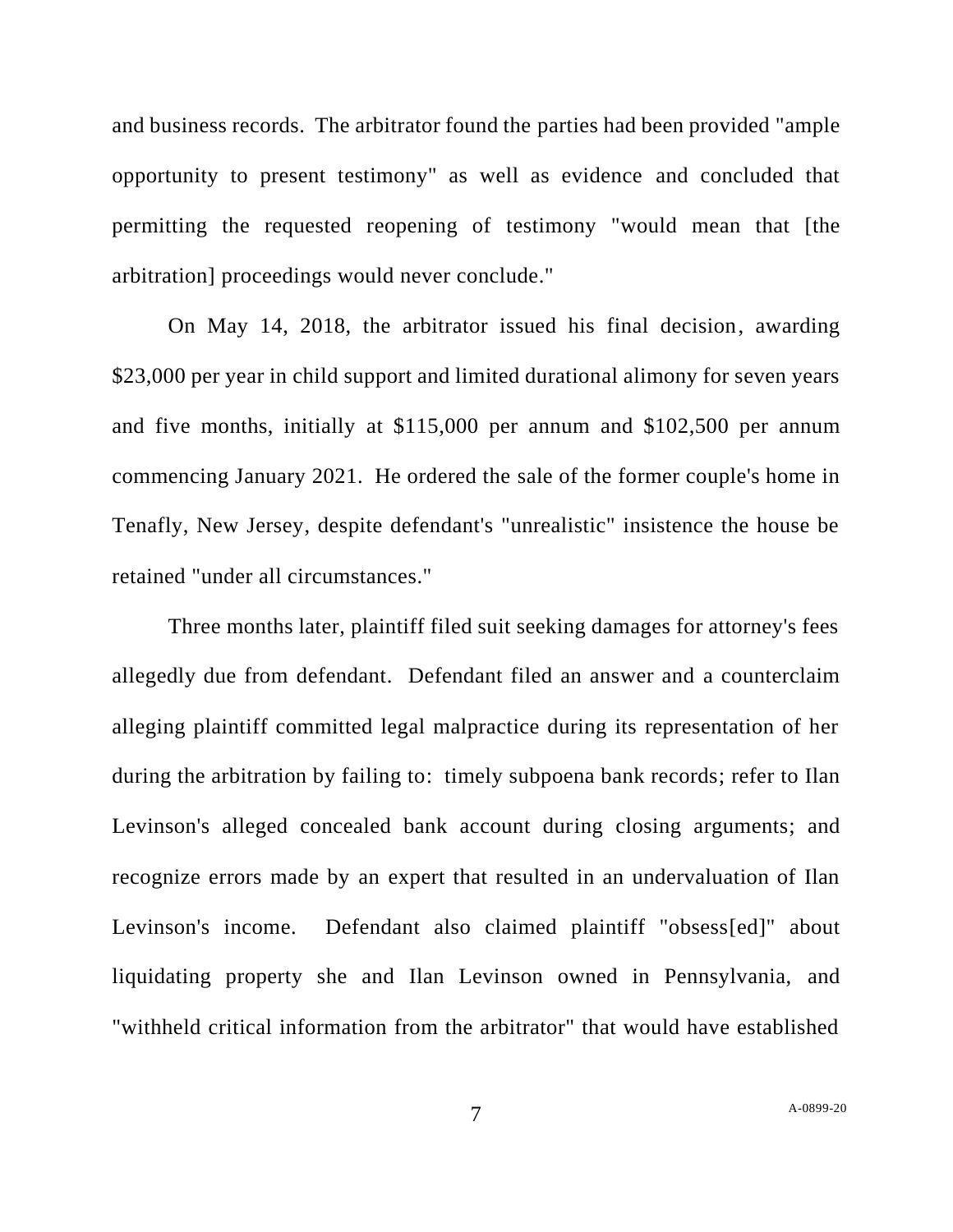the arbitrator's appointed realtor was not impartial due to a prior business relationship with Ilan Levinson. The counterclaim included numerous other averments of substandard performance by plaintiff during the arbitration, including refusing to assist defendant in her filing of motions for reconsideration of the arbitration award and to vacate the arbitration award.

Defendant also moved to dismiss the complaint and for reinstatement of a malpractice complaint against plaintiff. The court denied the motion, finding defendant's denial of the allegations in the complaint did not constitute grounds for its dismissal. The court also rejected defendant's motion for reinstatement of a malpractice complaint because there was no prior dismissed malpractice complaint that could be reinstated.

Plaintiff moved for dismissal of defendant's counterclaim, arguing it did not state a cause of action because it was not supported by a timely filed affidavit of merit as required under N.J.S.A. 2A:53A-27. In response to the motion, defendant made arguments addressed to the merits of the malpractice claim.

The court granted plaintiff's motion, finding defendant failed to file an affidavit of merit and therefore did not state a cause of action for legal malpractice. See N.J.S.A. 2A:53A-29. The court entered an April 1, 2019 order dismissing the counterclaim.

8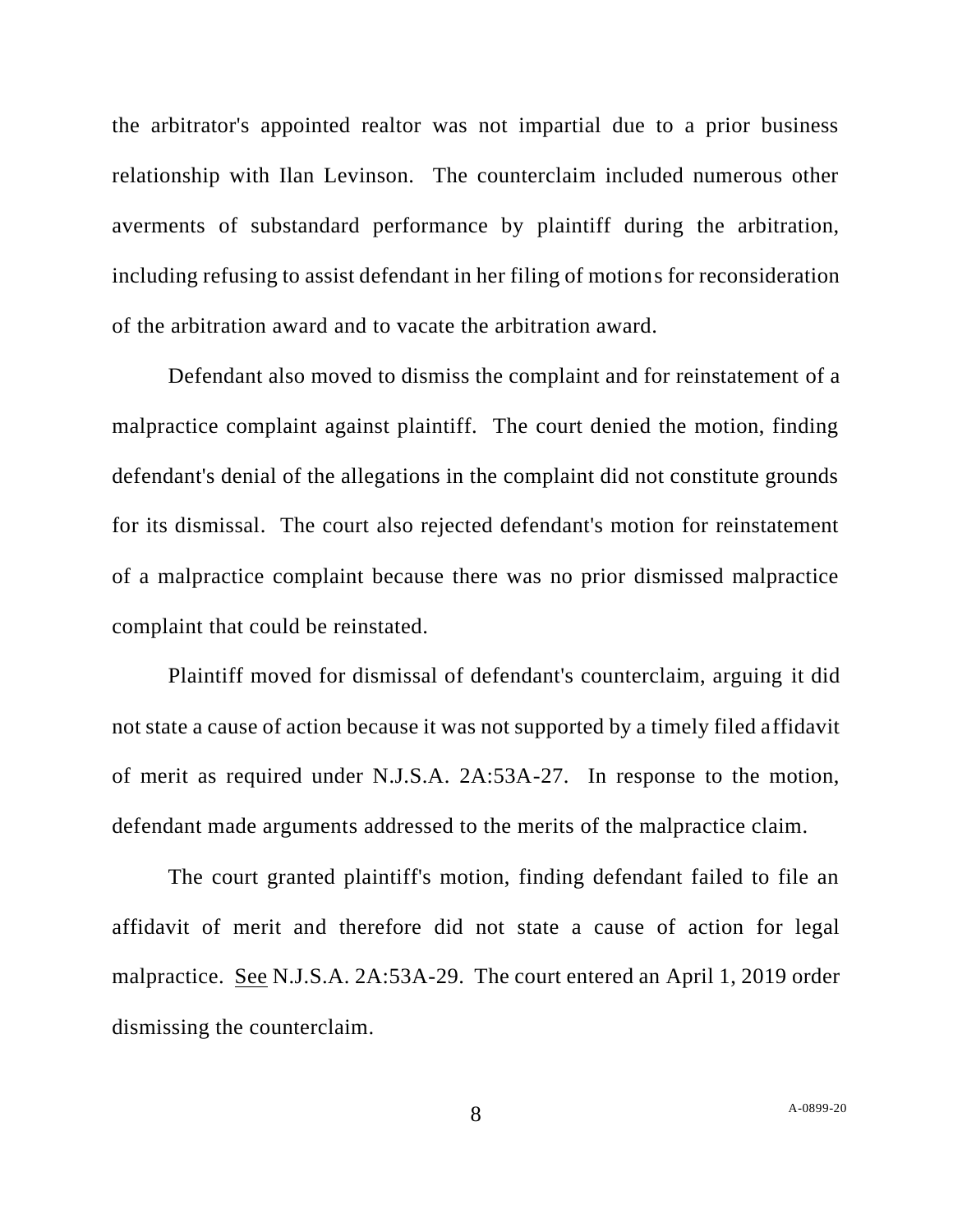Defendant filed a motion for reconsideration, arguing for the first time she was not obligated to file an affidavit of merit because her malpractice claim fell within the "common knowledge" exception to N.J.S.A. 2A:53A-27. At oral argument on the motion, defendant noted she was "taken by surprise" by the affidavit of merit requirement and asserted her malpractice claim against plaintiff had merit.

In a June 17, 2019 statement of reasons accompanying its order denying defendant's motion, the court found defendant offered no basis for reconsideration. The court reiterated that defendant's counterclaim required expert testimony and her failure to serve an affidavit of merit was fatal to her malpractice claim.

The court conducted a twelve-day bench trial on plaintiff's complaint. Defendant appeared as a self-represented litigant, and the attorney who represented defendant in the arbitration appeared on plaintiff's behalf. Defendant, the attorney representing plaintiff, plaintiff's office manager, and defendant's forensic accountant during the divorce proceedings all testified.<sup>1</sup>

<sup>&</sup>lt;sup>1</sup> We do not summarize the testimony presented by the witnesses at trial because the parties, by agreement, have not provided a complete set of the trial transcripts. See Rule  $2:5-3(c)(1)$ . We therefore lack the ability to provide a complete summary of the evidence presented. We note, however, that defendant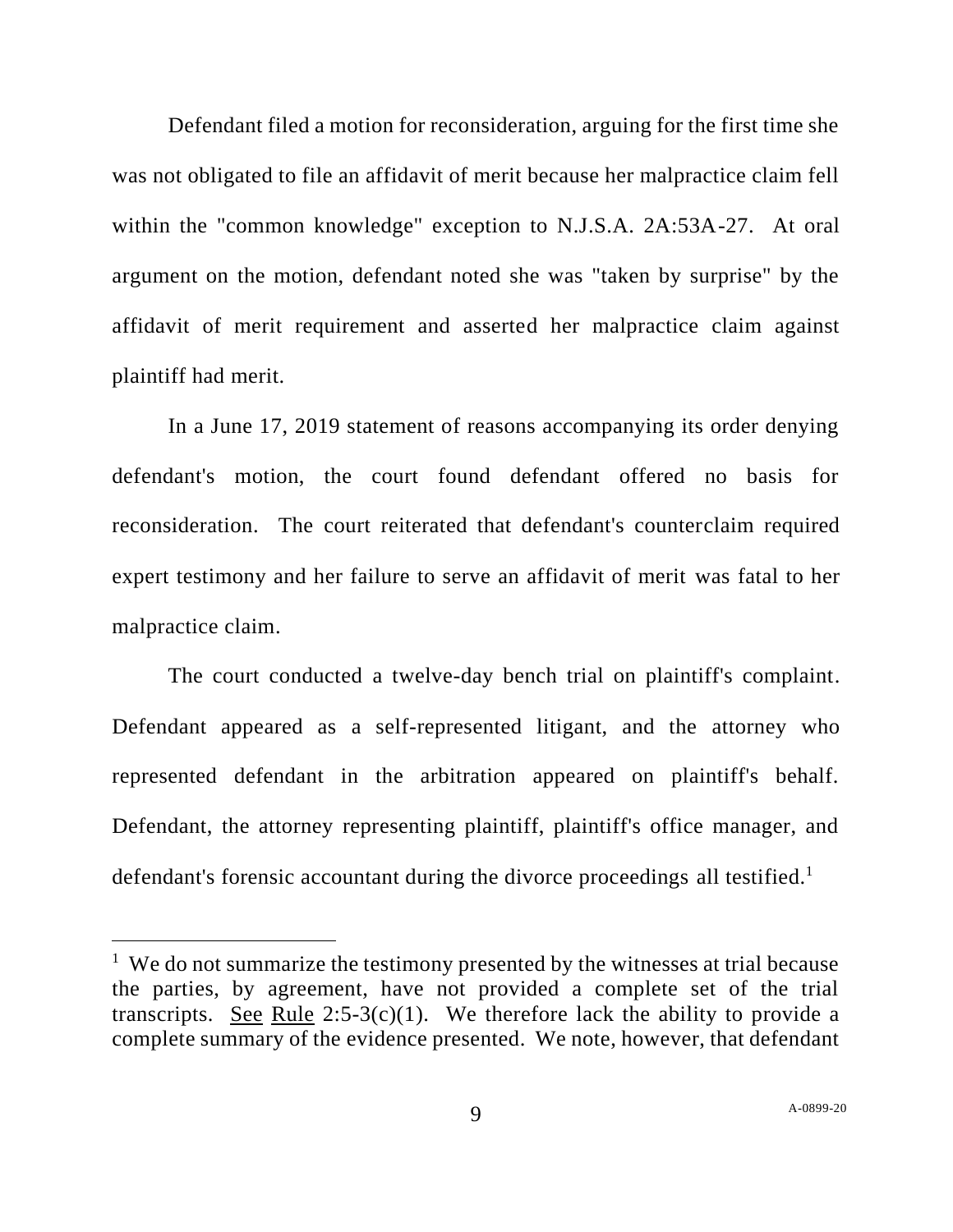Following the presentation of the evidence, the parties submitted written summations to the court. Plaintiff's summation focused on its claim it was entitled to the fees it claimed due under a quantum meruit theory of recovery. Plaintiff asserted the evidence demonstrated defendant agreed to pay the attorney's fees, and defendant reneged on the agreement. Plaintiff further argued the evidence established the services were provided in good faith, defendant accepted the services, plaintiff expected to be paid, and the services provided were "reasonable under the facts and circumstances."

In her written summation, defendant claimed plaintiff agreed to a cap on the fees that precluded a proper award of the sum sought in the complaint. She disputed the amounts reflected in plaintiff's invoices, and she reprised her allegations of malpractice that had been asserted in her dismissed counterclaim. Defendant further argued plaintiff misrepresented that an agreement had been reached for fees paid on an hourly basis without a cap, plaintiff's invoices were not reliable, and the invoices were sent "for the first time [two] years later." She

does not challenge the court's factual findings, and instead limits her arguments on appeal to claims the court erred by either failing to apply the appropriate legal standard to its findings of fact or failing to correctly apply the legal standards to its findings of fact.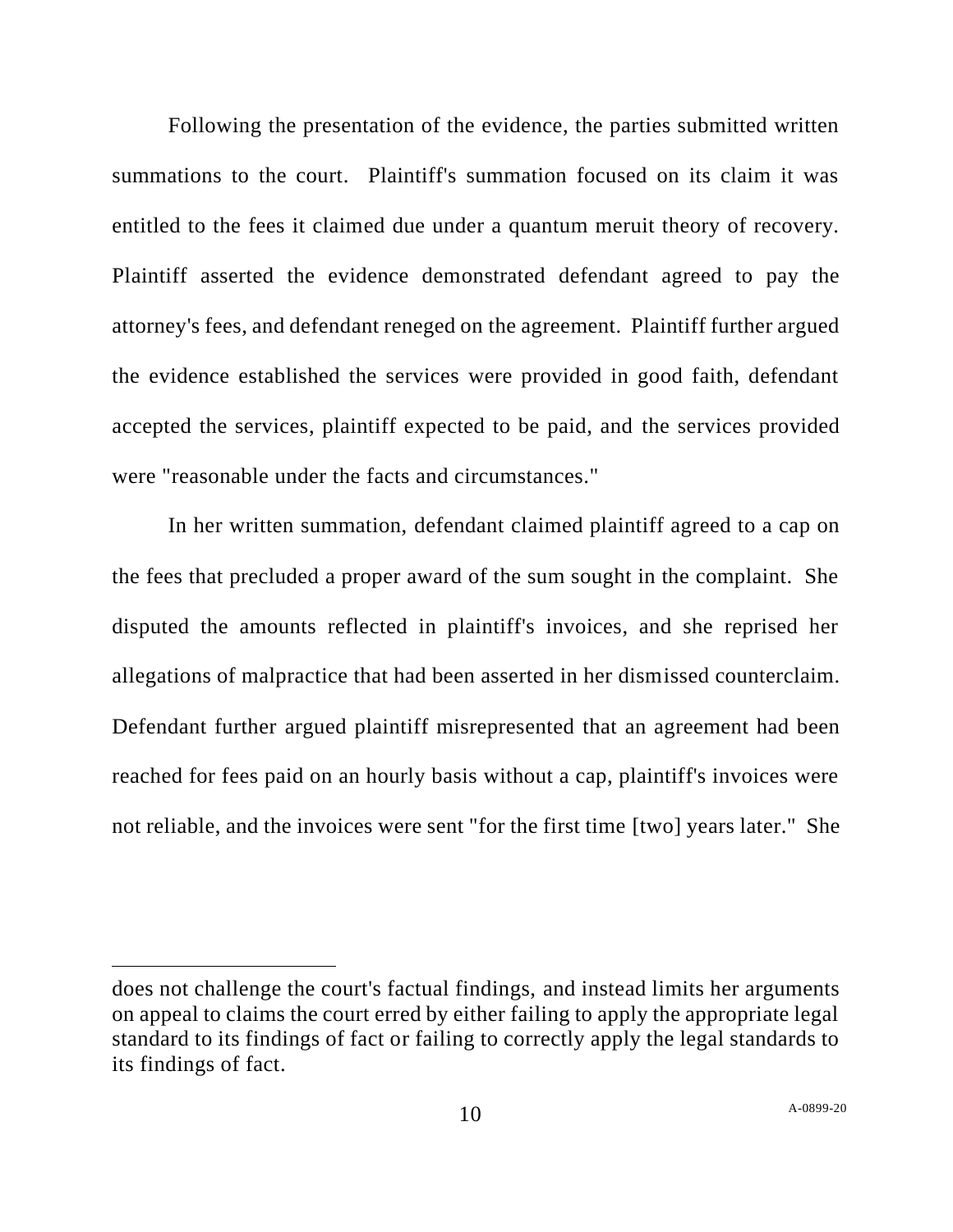also asserted plaintiff violated their agreement by conditioning the provision of legal services on being paid after she had paid plaintiff in full.

On November 23, 2020, the court entered a judgment awarding plaintiff \$53,613.14 plus interest and costs. In its detailed decision accompanying the order, the court found "defendant was informed of the limited nature of arbitration . . . and she was advised by the arbitrator that exhibits in the arbitration would be limited to what had been exchanged in discovery before [arbitration] absent an 'extraordinary reason."

The court also found plaintiff's billing records were disorganized at the outset of its representation of defendant until it hired a new office manager in February 2017. The court detailed invoices that were sent to defendant and found that on April 7, 2016, defendant sent an email explaining that she "promised to pay an additional \$15,000 above the \$20,000 cap they had agreed to, for a total of \$35,000, but that she could not commit to pay more than the extra \$15,000 she had promised." The court determined the evidence made "clear they had modified the second written retainer agreement, that plaintiff was continuing to provide services, that defendant had agreed to pay more than the \$20,000.00 cap in the" December 1, 2015 amended retainer agreement and defendant said she would represent herself "when that amount was exhausted."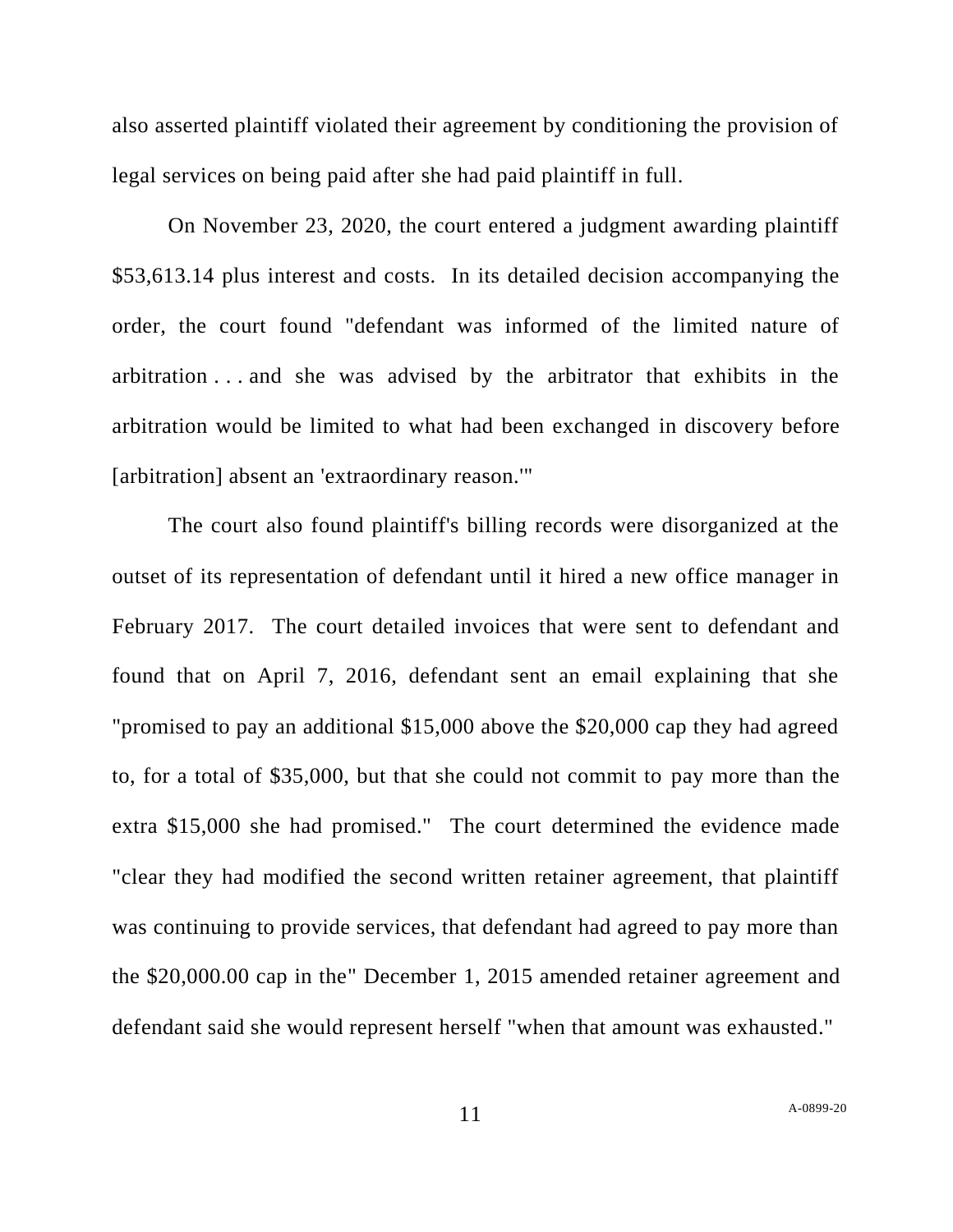The court found that in May 2016, Ilan Levinson sought leave to sell the marital home, defendant opposed the request, and defendant pressed plaintiff "to invest the substantial time and effort needed to counter the motion, but had not paid the amounts agreed and was not committing to pay for the additional work she wanted done." The court found the emails reflected defendant's understanding that plaintiff would stop work when the \$35,000 cap was reached, but defendant simultaneously wanted plaintiff to continue working.

The court found that on June 2, 2016, the arbitrator was made aware by the parties that they were seeking plaintiff's withdrawal as counsel, but he would not permit it. The court also noted the arbitrator "stated his hope or expectation that the arbitration was nearing completion."

The court found the parties then reached a new agreement pursuant to which plaintiff agreed to compromise the amounts due for services rendered if defendant paid her the agreed-upon amount, and they also agreed to cap further fees at \$8,000. They informed the arbitrator the issue was resolved on June 9, 2016.

The court determined defendant did not make the agreed payments and plaintiff continued to work on the matter. It also found the scope of services following the parties' June 2016 agreement "far exceed[ed]" what could have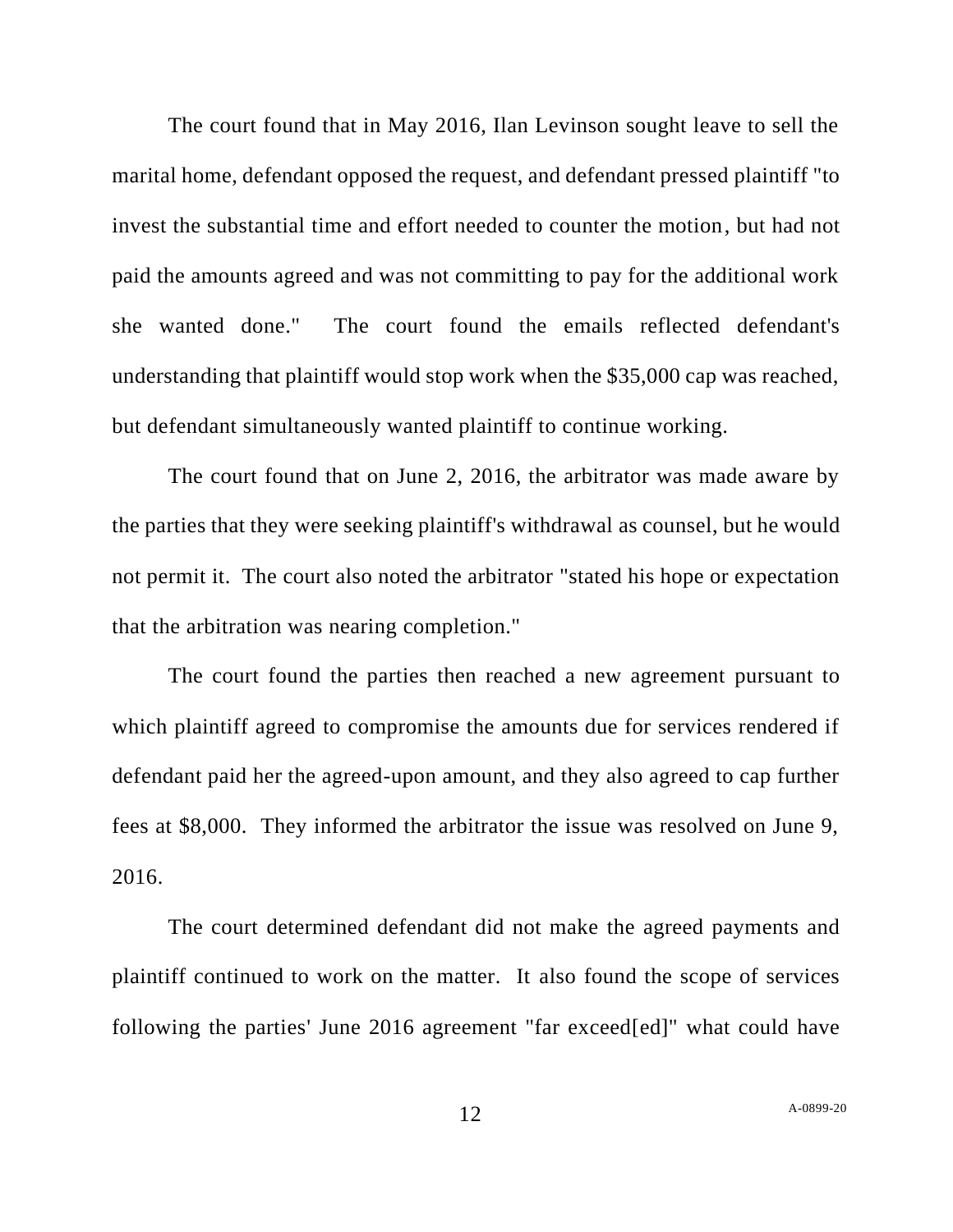been contemplated with the \$8,000 cap. "And, as it turned out, the arbitration was far from completion, and more hearing days followed the June 2016 agreement than had preceded it."

The court also noted defendant's opposition to the sale of the marital home pendente lite, the reopening of Ilan Levinson's testimony, and the reopening of testimony concerning defendant's ability to work presented issues that had not been previously identified and each required motion practice following the parties' exchanges concerning an \$8,000 cap. The court also noted custody issues unexpectedly arose during the arbitration, "which led to reevaluations and further proceedings, with concomitant cost."

The court determined defendant caused the scope of plaintiff's work to expand by "taking unreasonable positions, changing positions, and refusing to follow plaintiff's advice." The court noted, for example, that defendant had agreed to accept \$100,000 for her share of Ilan Levinson's medical practice, but then changed her mind during the arbitration. Then, "[a]fter the expense of an arbitrator-appointed expert and more forensic accounting services for both parties," defendant agreed to settle the claim for \$105,000.

The court also noted the issue presented at arbitration by the sale of the former couple's Pennsylvania property, which "protracted the [arbitration]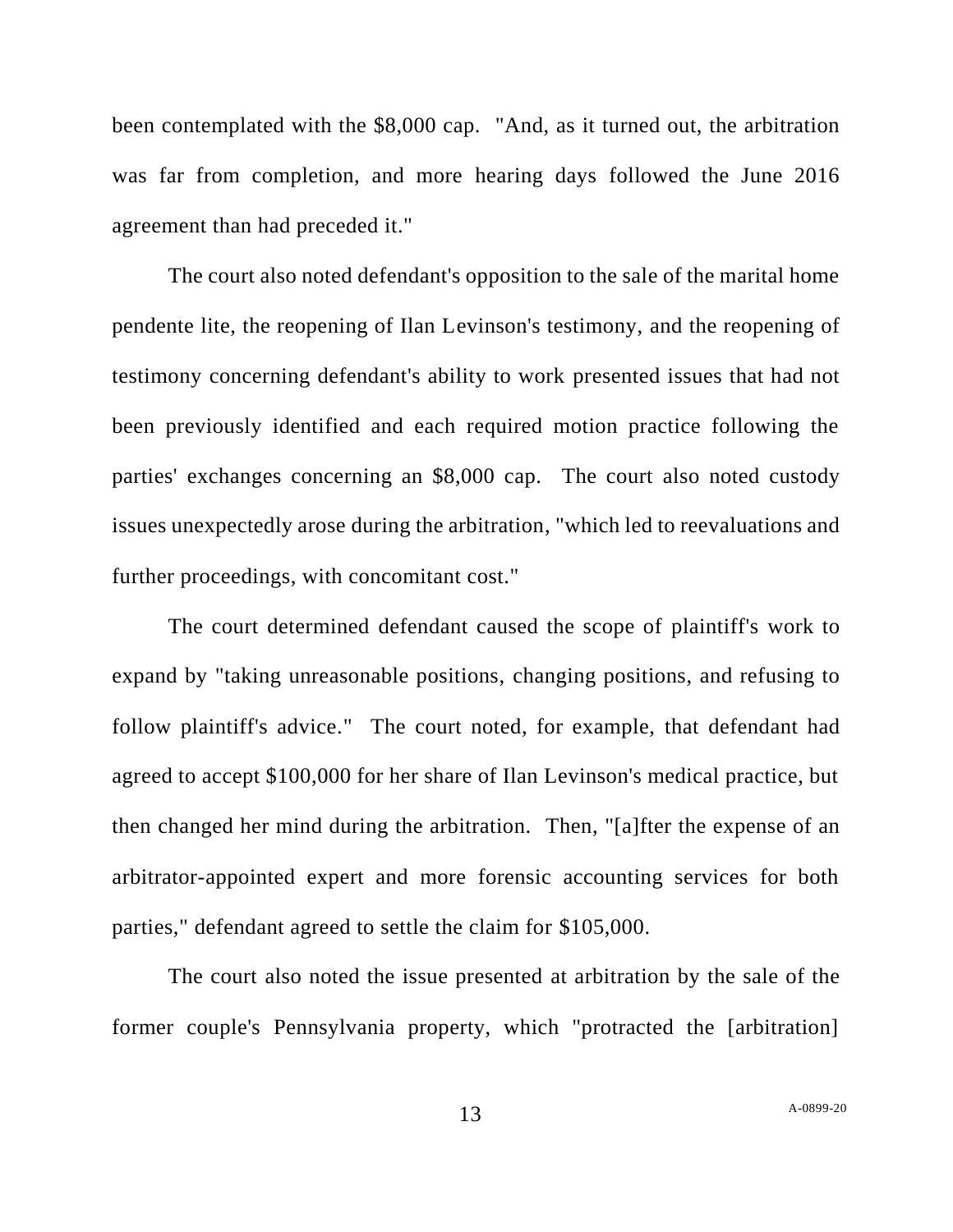process." Although defendant agreed on the record the property would be sold, she refused to sign the listing and insisted that plaintiff move to bar the sale, as plaintiff had also done at defendant's request with the Tenafly residence. The court found the attorney representing defendant on plaintiff's behalf "repeatedly attempted to explain to defendant that the same case law that had favored the result concerning Tenafly worked against her position on [the Pennsylvania property], and that filing the motion would likely harm her standing with the arbitrator."

The court explained "[n]o agreement in writing after June 2016 modifies the \$8,000 cap," but the court determined the legal work defendant demanded and required thereafter far exceeded "what could reasonably be expected to have been performed for that amount." The court found, in a May 2017 email from plaintiff to defendant, plaintiff stated it expected to be paid for the time it had spent on the matter above any cap, but defendant "insisted she had no money to pay plaintiff and would not pay any more unless the arbitrator ordered her husband to pay." While claiming she had no money, defendant also insisted "that plaintiff tell the arbitrator 'that [she had] the money to finish the case without'" requiring the sale of the Pennsylvania property that Ilan Levinson sought.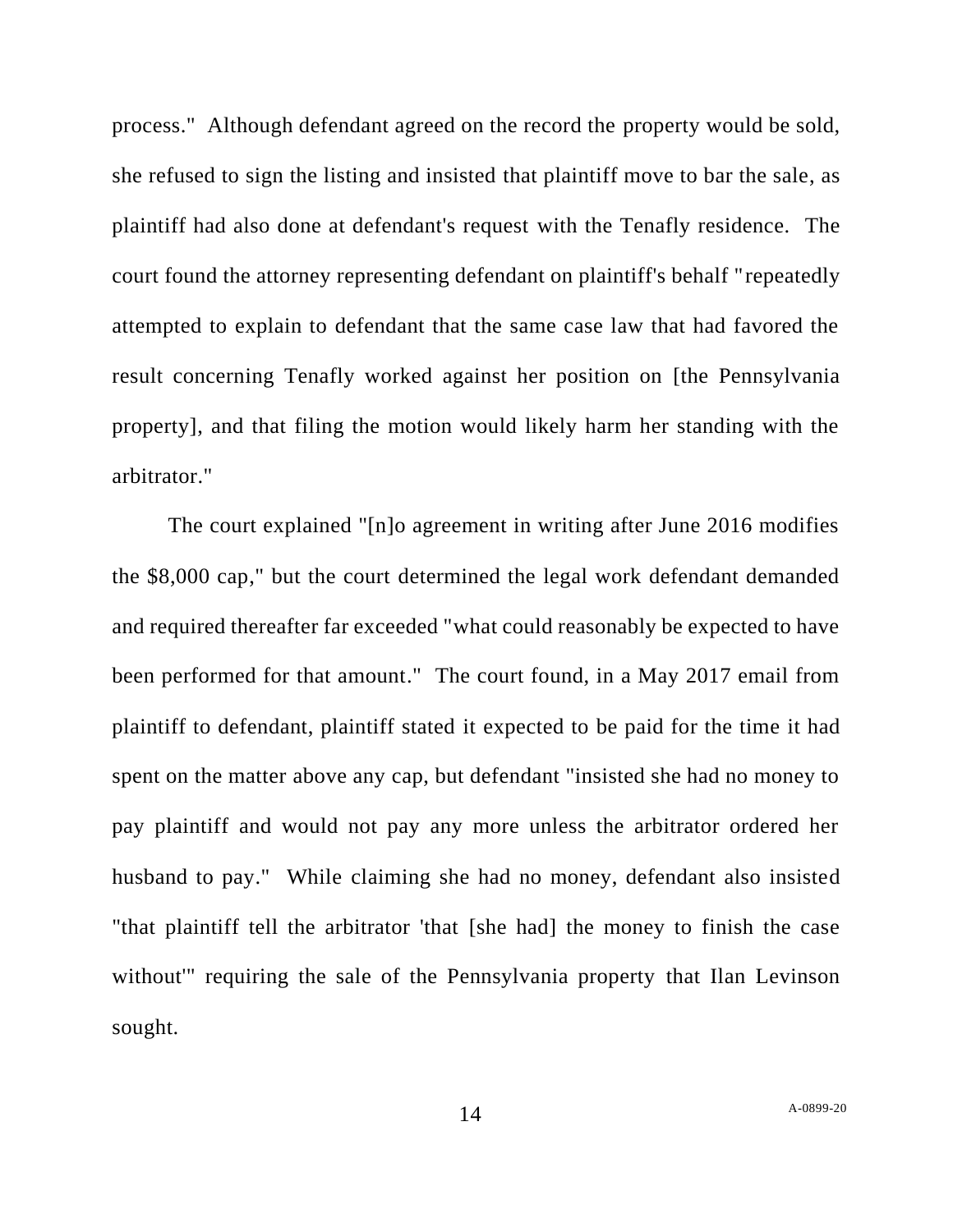The court found that:

Defendant knew the nature of the work being performed. She knew from the period of representation by her prior attorney how quickly legal fees accumulate. She was told on several occasions by the arbitrator that properties would have to be liquidated so the professionals could be paid. She knew the fees she was accruing and paying for court-appointed experts and her own experts. Her expectation that plaintiff would work without payment was inexplicable and unsupportable.

On May 25, 2017, plaintiff filed a motion to be relieved as counsel, however the arbitrator denied the request. On June 8, 2017, the parties advised the arbitrator they had resolved their issues.

Although the court found there was no "agreement in writing" that modified the \$8,000 cap on fees, the court determined the parties reached an oral agreement plaintiff would be paid for the services provided without any cap. The court relied on plaintiff's testimony that in May 2017 defendant agreed to pay plaintiff at the \$400 per hour rate for the services provided without regard to any cap. The court relied on the attorney's testimony that plaintiff withdrew its motion to be relieved after the parties reached the agreement, and the court found the existence of the agreement "was reinforced by" plaintiff's office manager's testimony that defendant said, "she would pay plaintiff for the work."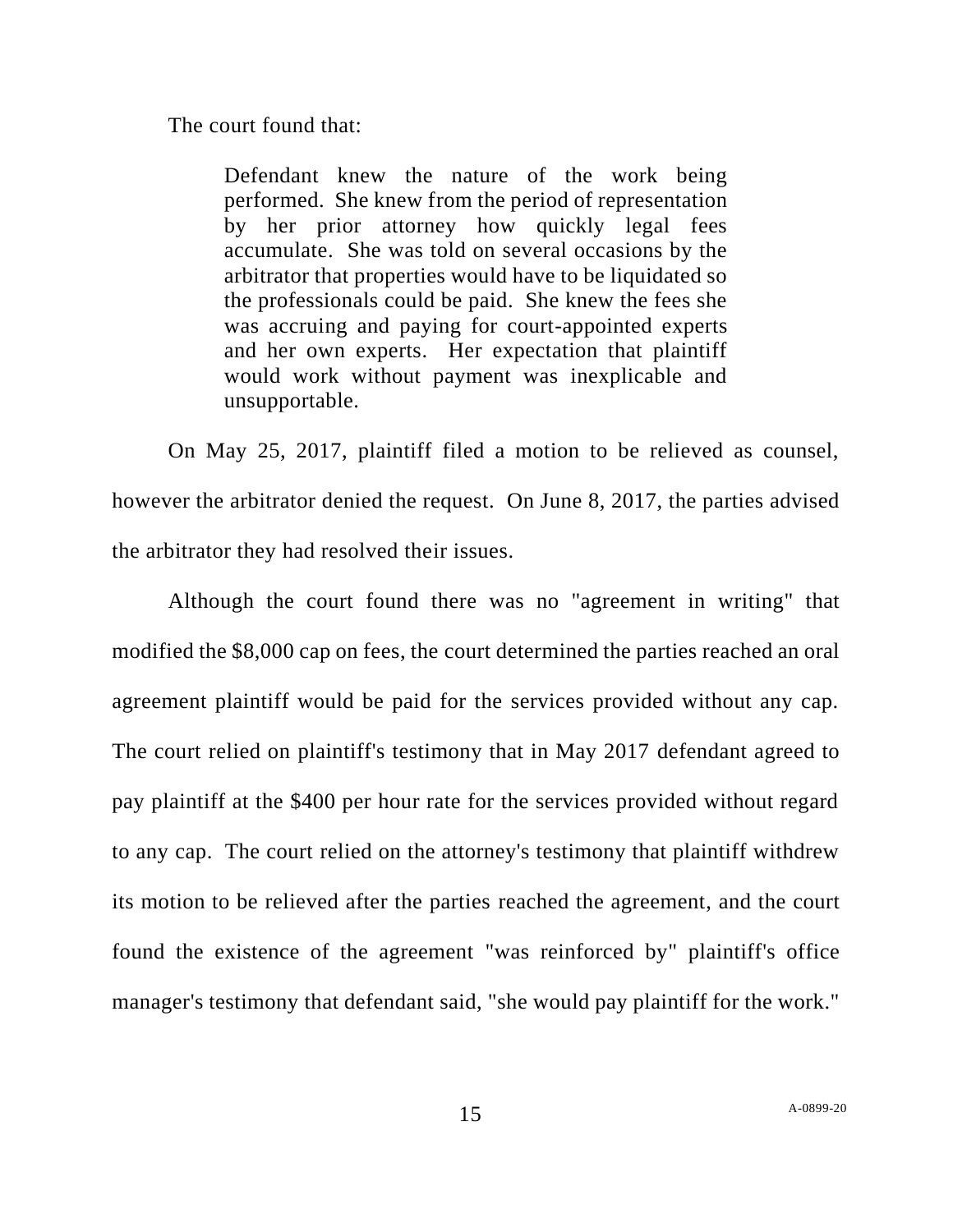The court found defendant was "not clear or credible about what the May 2017 agreement was, although she told the arbitrator they had an agreement." The court characterized defendant's position to be, "if defendant received an award from the arbitrator consistent with everything she requested, she would pay plaintiff from those proceeds. Otherwise, she would pay nothing, and plaintiff would receive only what the arbitrator ordered Ilan [Levinson] to pay." However, the court reasoned that the attorney "would not have told the arbitrator she had agreed to continue representing defendant had defendant told her she was not agreeing to pay anything."

The court addressed plaintiff's breach of contract claim, finding "[a]bsent a clear writing setting forth the terms of the fee agreement, and the conflicting testimony, the court concludes defendant must pay plaintiff the reasonable value of the services provided." The court found as fact defendant agreed to pay a fair amount for plaintiff's services and had breached the agreement "by declaring she would pay nothing and denying any agreement to pay."

The court concluded plaintiff was entitled to the claimed fees on a quantum meruit basis, finding that even had there been "no agreement, plaintiff would still be entitled to receive payment for the reasonable value of her services because . . . it would be unjust to permit defendant to have received the legal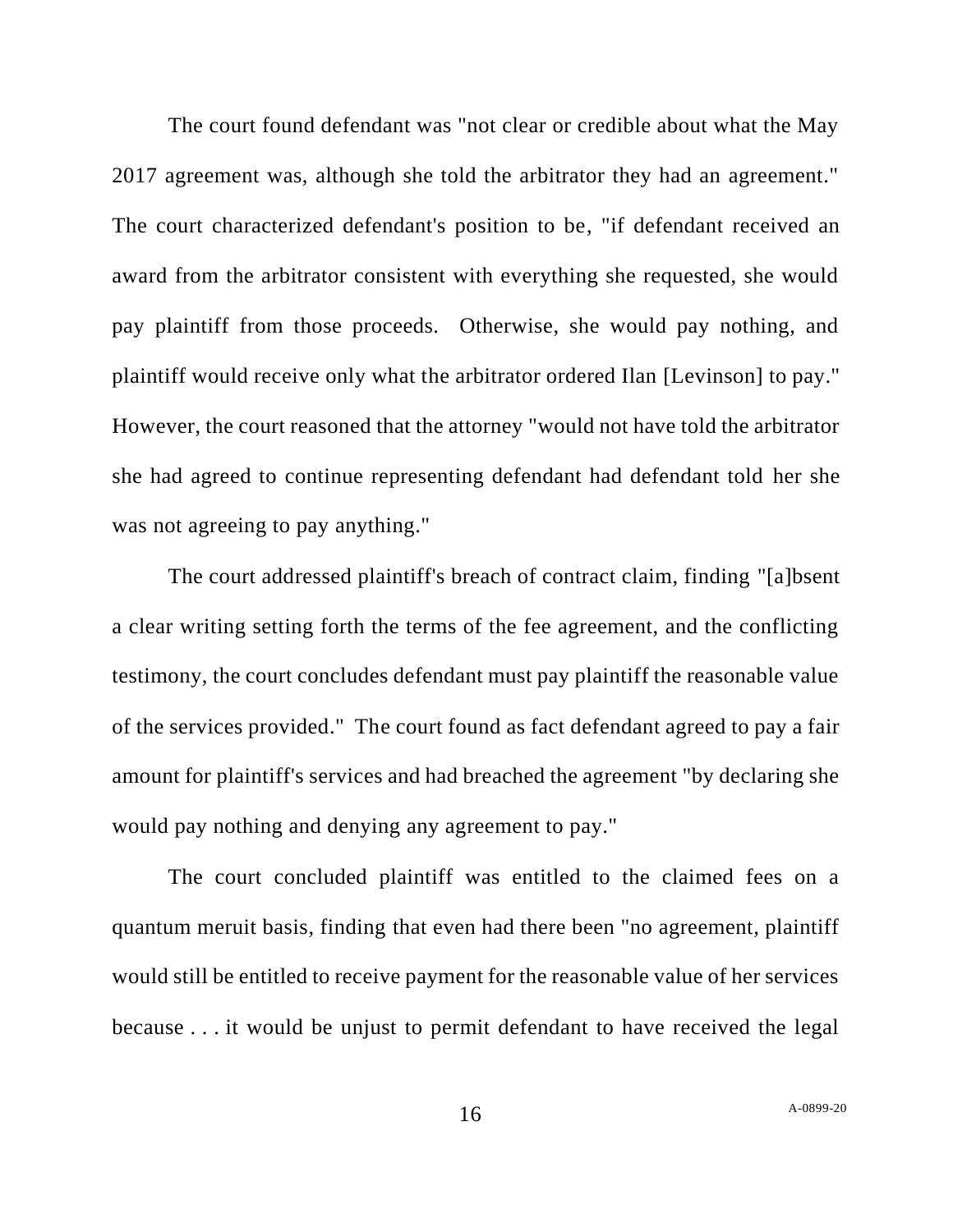services rendered without paying fairly for them." The court also found plaintiff accurately tracked the time devoted to the services provided and that "[t]he hourly rate of \$400 is a fair and reasonable rate for the services." It noted defendant agreed to the hourly rate in the retainer agreements and the court found the rate to be "commensurate with hourly rates in this geographic area for attorneys with [plaintiff's] level of experience in matrimonial law."

The court noted "[d]efendant challenges the time spent on some tasks and claims she did not receive benefit because the amounts the arbitrator awarded to her were far less than the amounts she requested." The court rejected the challenges, finding:

> Defendant ignores the many benefits achieved—she was permitted to reopen the record to present proofs about her disability, she was permitted to reopen the record to question Ilan [Levinson] about the checks she discovered, plaintiff defeated Ilan[] [Levison's] effort to sell the marital home pendente lite and defendant was permitted to remain there while the case was pending, and her concerns about her son were heard and addressed by recalling the guardian ad litem.

The court determined "[p]laintiff billed defendant \$110,413.14, credited defendant with payments of \$56,800, and seeks the balance of \$53,613.14." The court stated it was "satisfied the total amount billed was reasonable." The court summarized the testimony of plaintiff's office manager and concluded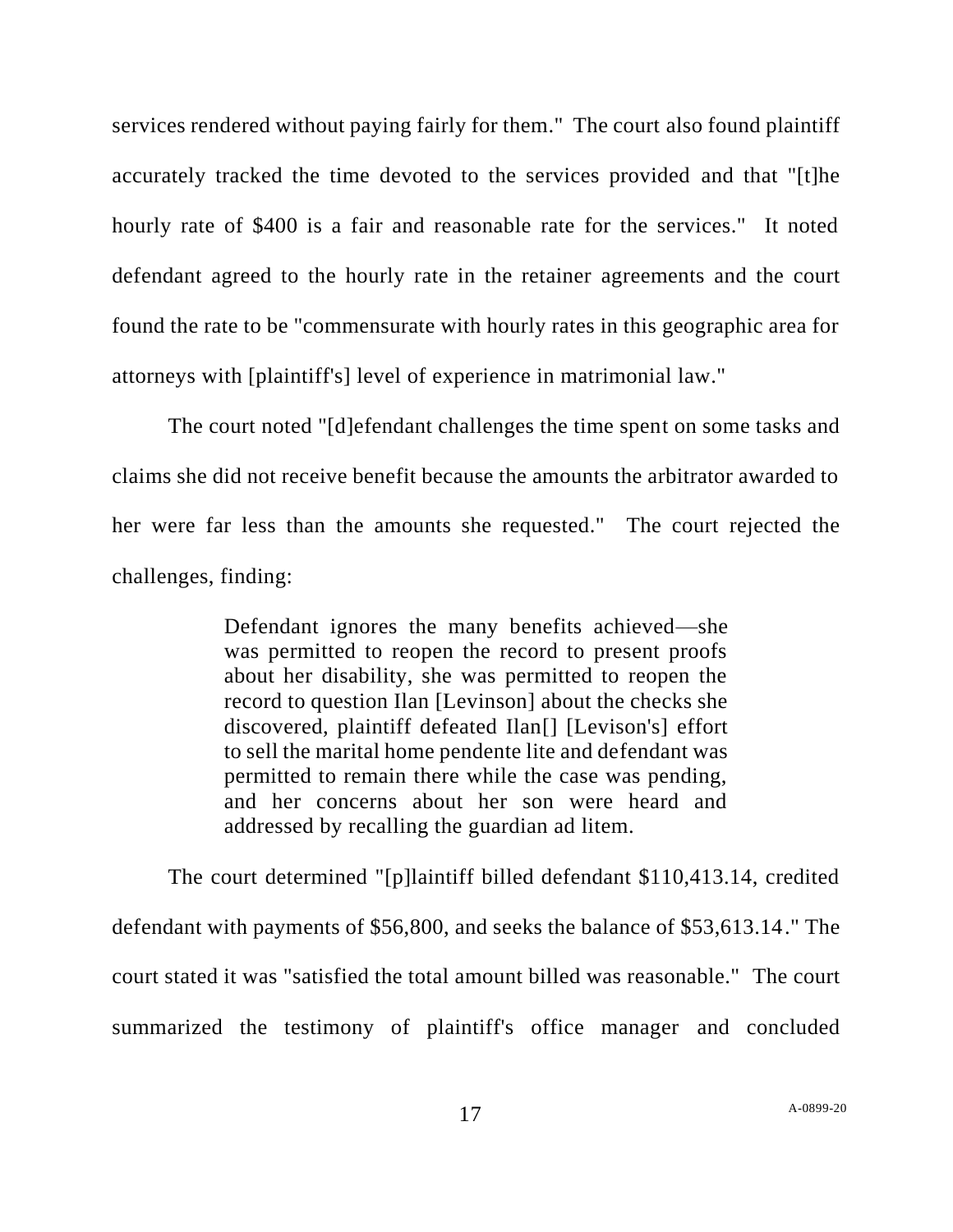"[d]efendant likely receive[d] the benefit of credit for payments she never made." It further explained its "conclusion is reinforced by defendant's total failure to introduce a shred of evidence about payments she made."

The court also explained "[d]efendant's credibility came into question on many subjects" including her understanding of the parties' May 2017 agreement. It noted defendant "provided no proofs of payments made[,]" her testimony regarding "cash payments to plaintiff were not believable[,]" and "[h]er testimony about payments to her forensic accountant" were similarly "unsupported and not credible." The court observed that, "[e]ven on seemingly inconsequential issues, [defendant] persisted in presenting testimony contradicted by the evidence."

The court also found "defendant caused the arbitration proceedings to be prolonged, increasing the attorney time needed and the concomitant cost." The court observed that defendant "insisted adamantly on having things her way and would not heed any advice from her lawyer if it disagreed with her plans." Similarly, the court found defendant's "behavior during the trial demonstrated an inability or unwillingness to accept the court's authority or to follow the most basic instructions for trial conduct and courtroom behavior[,]" and "the arbitration reflects similar disruptive behavior."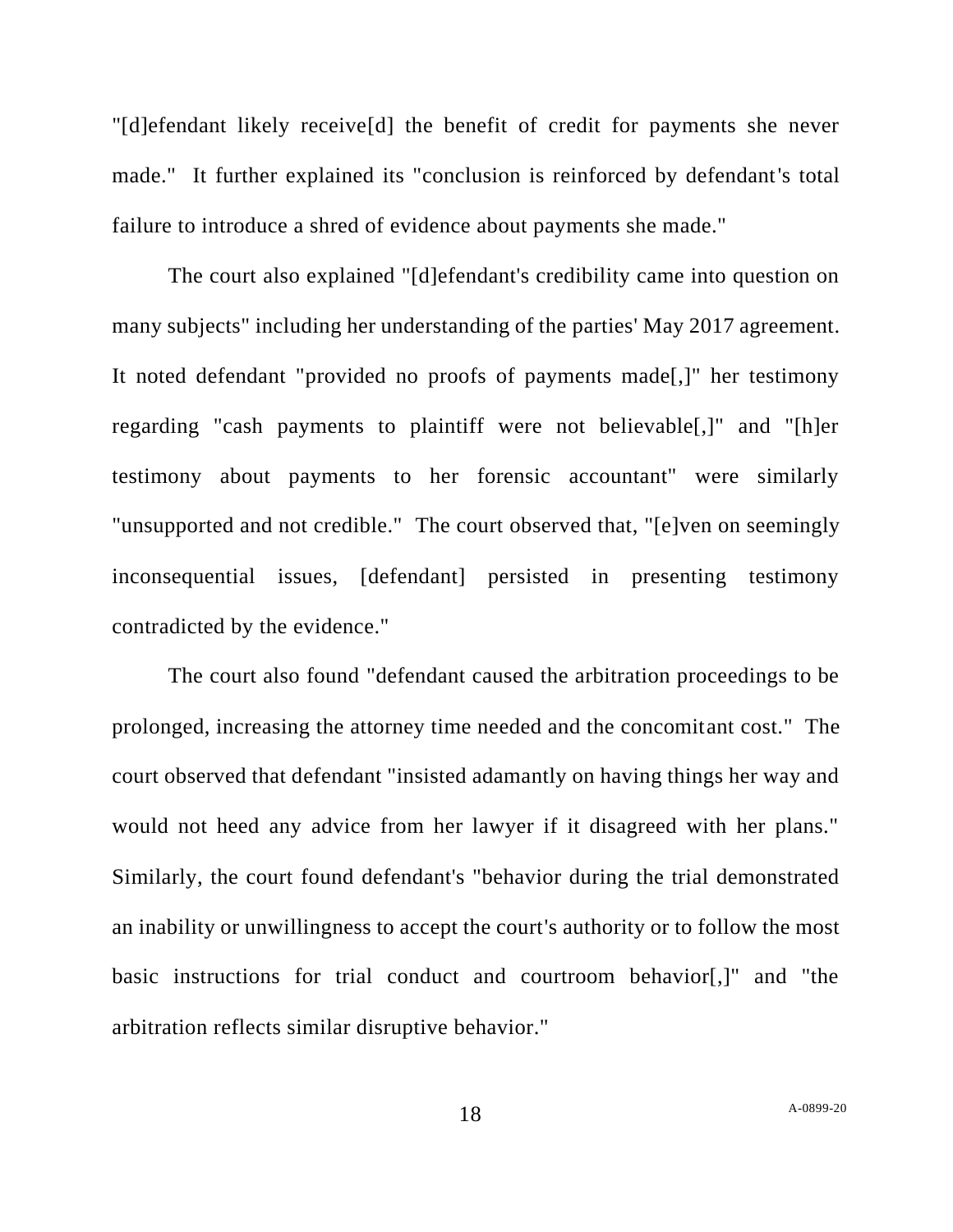The court determined the attorney who represented defendant, and plaintiff's office manager, "testified credibly to many hours of legal services provided by plaintiff for which" defendant was not billed. Thus, the court found "plaintiff provided legal services of value greater than that for which [it] billed, was paid less than the amount [it] credits to defendant's account, and has earned the amount sought." Accordingly, the court entered judgment for plaintiff in the amount of \$53,613.14, plus interest and costs. This appeal followed.

# II.

## A.

Defendant challenges the court's October 17, 2018 order denying her motion to dismiss the complaint, which plaintiff recognizes alleges a breach of contract claim. Defendant contends the court erred by denying her motion because the complaint refers to two retainer agreements—the December 1, 2015 retainer agreement and "a subsequent fee agreement made in or about March 2017"—that defendant claims are invalid and unenforceable as a matter of law under Rule 5:3-5.

We decline to consider the argument because it was not made before the motion court, and it does not involve jurisdictional or public interest concerns. J.K. v. N.J. State Parole Bd., 247 N.J. 120, 138 n.6 (2021); see also Zaman v.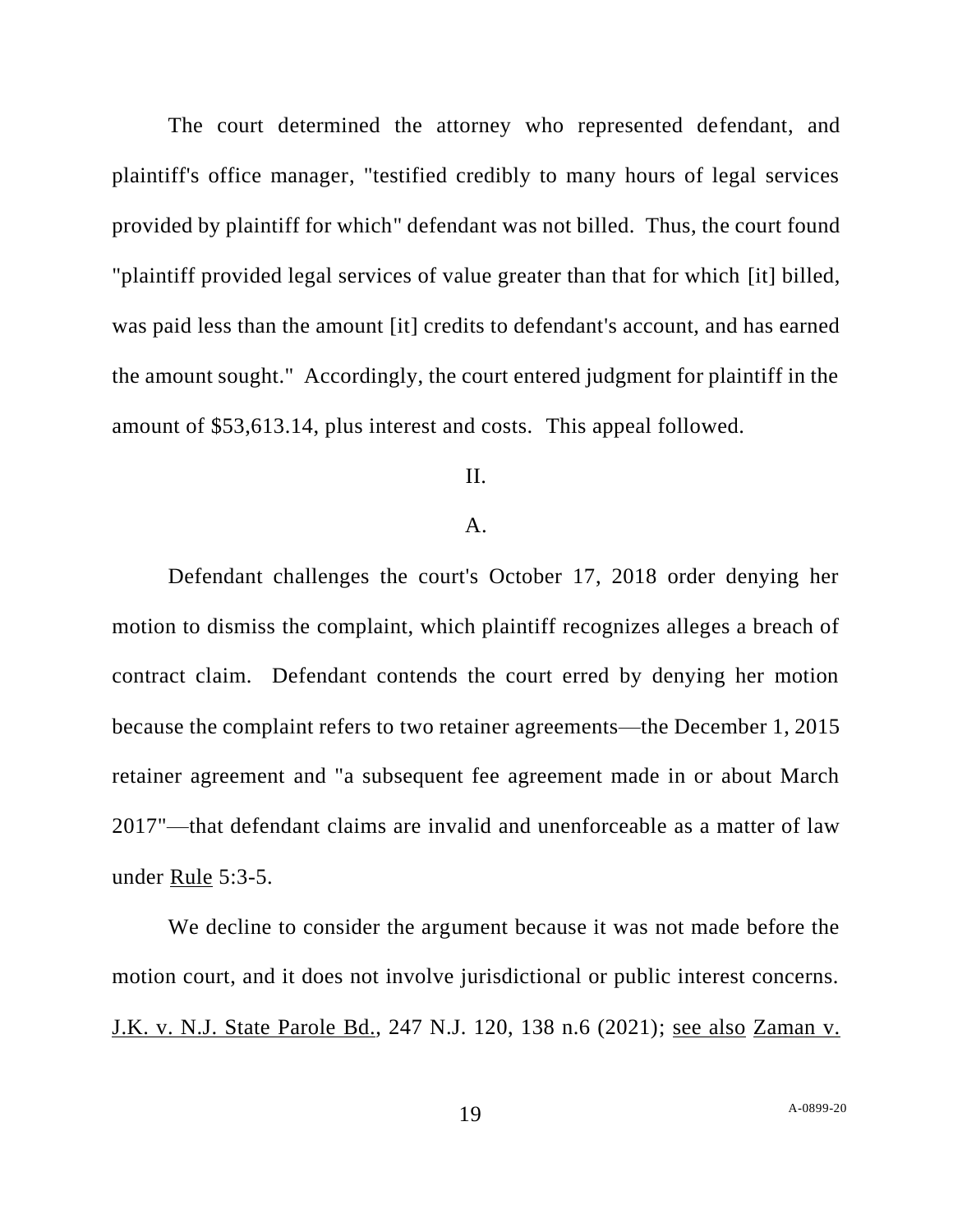Felton, 219 N.J. 199, 226-27 (2014); Nieder v. Royal Indem. Ins. Co., 62 N.J. 229, 234 (1973). Defendant's singular argument before the motion court was that based on her version of the facts, plaintiff violated the agreements by charging fees in excess of those to which she allegedly agreed. Defendant did not file a summary judgment motion in accordance with Rule 4:46, and the court correctly determined that because the complaint asserted a legally cognizable claim—breach of contract as defendant concedes in her argument on appeal dismissal of the complaint under Rule 4:6-2(e) was not warranted. See, e.g., Dimitrakopoulos v. Borrus, Goldin, Foley, Vignuolo, Hyman & Stahl, P.C., 237 N.J. 91, 108 (2019) (finding only "if the complaint states no claim that supports relief, and discovery will not give rise to such a claim, the action should be dismissed").

We also observe the complaint is limited not to the breach of contract claim defendant acknowledges was asserted. When considering a motion to dismiss under Rule 4:6-2(e), a court must view the complaint with "liberality" to determine "whether the fundament of a cause of action may be gleaned," Lembo v. Marchese, 242 N.J. 477, 495-96 (2020) (quoting Printing Mart-Morristown v. Sharp Elecs. Corp., 116 N.J. 739, 746 (1989)), and a court should grant a motion to dismiss only where "the complaint states no claim that supports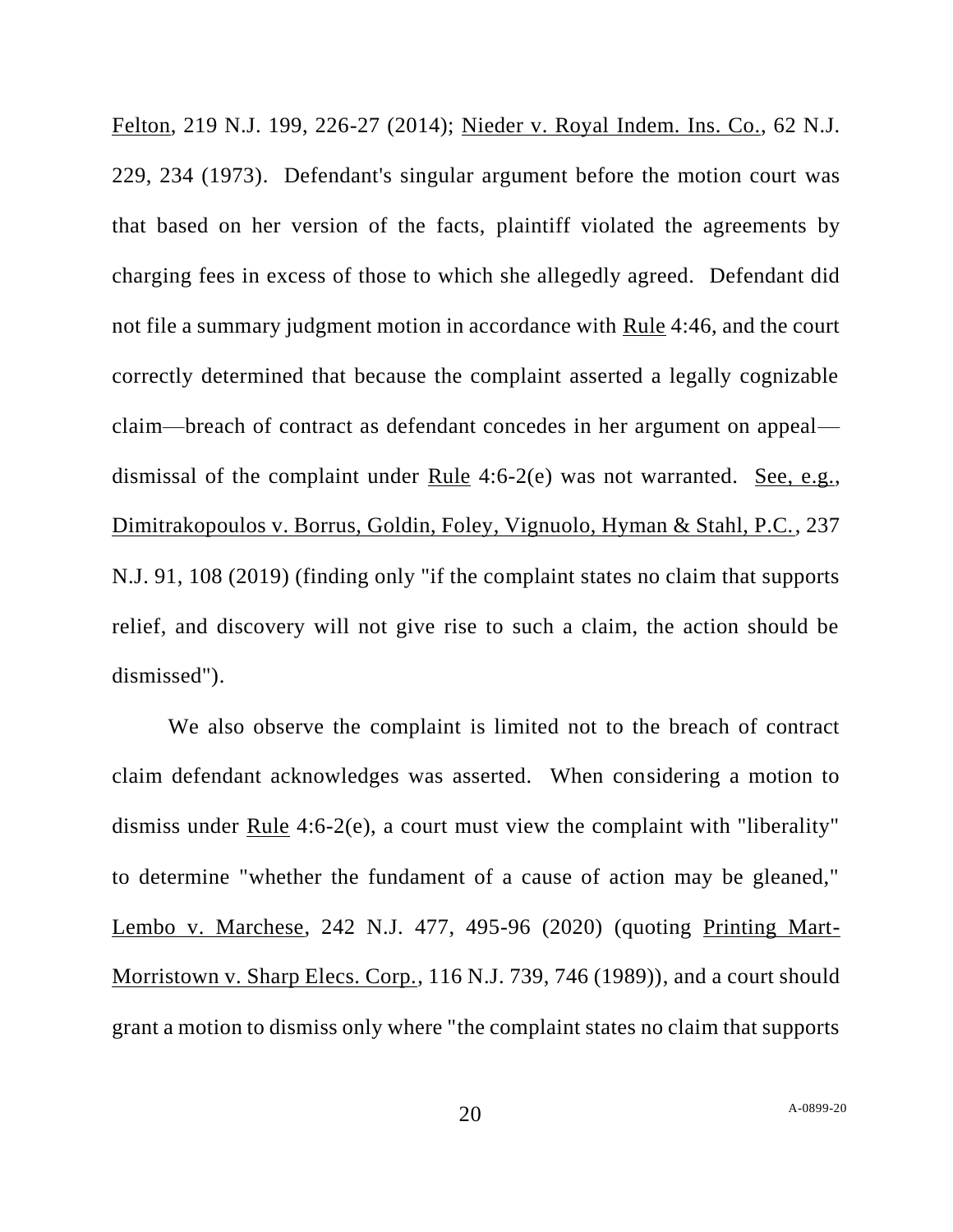relief, and discovery will not give rise to such a claim," Dimitrakopoulos, 237 N.J. at 107.

The complaint states plaintiff's claims are brought "pursuant to N.J.S.A. 2A:13-6," which provides "[e]very attorney and counsellor may commence and maintain and action for the recovery of reasonable fees, charges or disbursements against his [or her] client." Although the complaint refers to the parties' agreements, plaintiff's reference to N.J.S.A. 2A:13-6, when coupled with the factual allegations, broadly suggests a fundament of a legal claim under any legal theory supporting the recovery of attorney's fees, charges, and disbursements due from a client. Thus, as argued during the subsequent trial without objection, the complaint includes the claim defendant concedes was averred—for breach of contract—and also a claim for recovery on a quantum meruit basis. See, e.g., Starkey, Kelly, Blaney & White v. Est. of Nicolaysen, 172 N.J. 60, 67 (2002) (explaining "[a]lthough the contingent fee agreement is unenforceable, [the Court] must determine whether [the plaintiff] is entitled to recover the reasonable value of his [or her] services under a quantum meruit theory"); La Mantia v. Durst, 234 N.J. Super. 534, 544 (App. Div. 1989) (recognizing in the absence of a written contingent fee agreement between a law firm and a client, a law firm would normally only be entitled to quantum meruit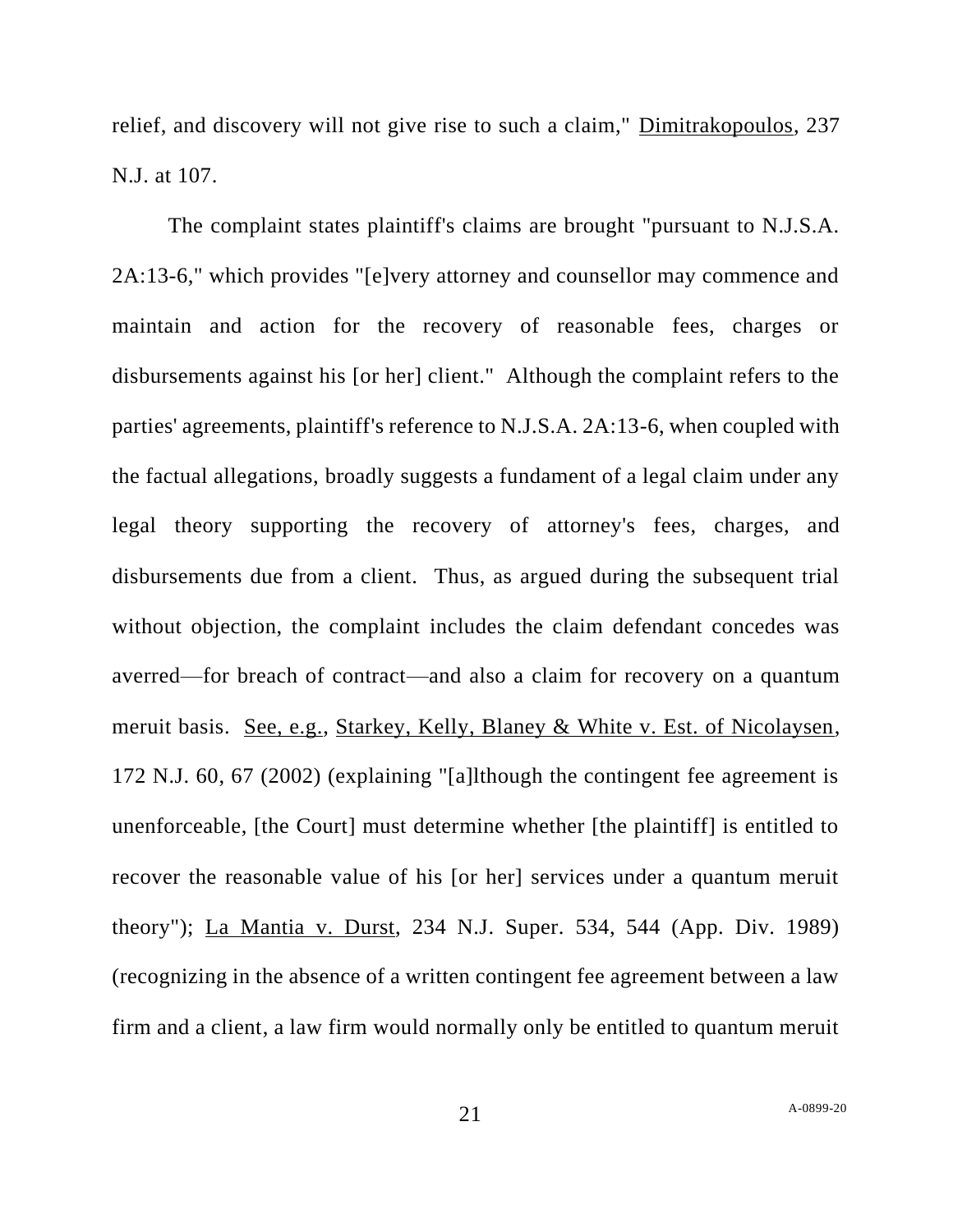recovery of the fees for its services in a settled case). We therefore affirm the October 17, 2018 order denying defendant's motion to dismiss the complaint.

## B.

Defendant also appeals from an April 1, 2019 order granting plaintiff's motion to dismiss her counterclaim for legal malpractice, and from a June 17, 2019 order denying her motion for reconsideration of the April 1, 2019 order. The court dismissed the counterclaim based on its determination defendant failed to state a cause of action for legal malpractice because she did not provide an affidavit of merit in accordance with N.J.S.A. 2A:53A-27. See N.J.S.A. 2A:53A-29 (providing a failure to provide an affidavit of merit as required under N.J.S.A. 2A:53A-27 "shall be deemed a failure to state a cause of action"). We review de novo a decision whether a professional malpractice "cause of action is exempt from the affidavit of merit requirement" imposed under "[t]he New Jersey Affidavit of Merit Statute, set forth at N.J.S.A. 2A:53A-26 to -29." Cowley v. Virtua Health Sys., 242 N.J. 1, 14-15 (2020).

Defendant does not dispute her counterclaim asserts a legal malpractice claim or that she did not provide an affidavit of merit. Instead, she argues her failure to provide an affidavit of merit is not fatal to her malpractice claim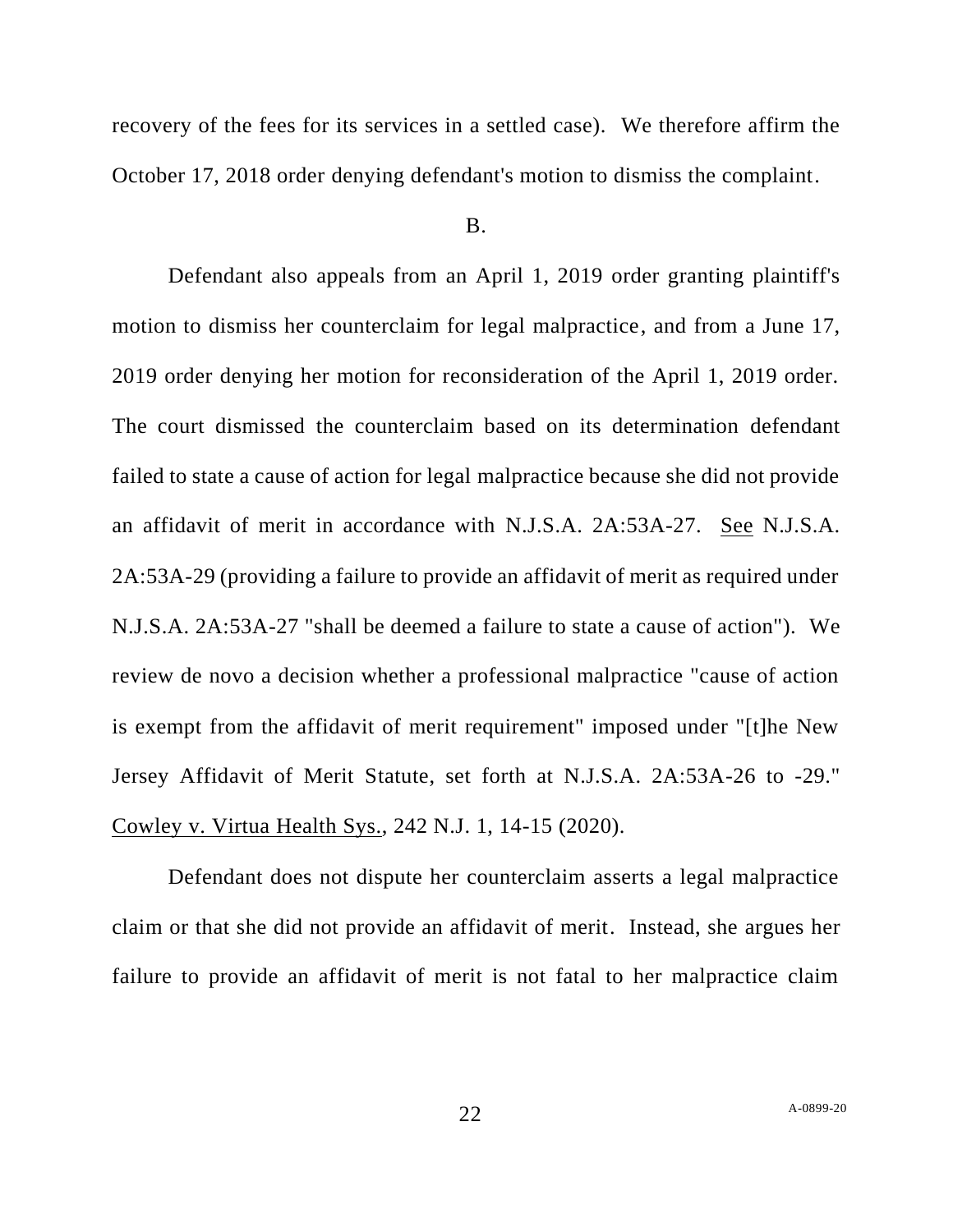because an affidavit is unnecessary under the common knowledge exception to the requirements of N.J.S.A. 2A:53A-27.

We reject defendant's argument the court erred in its application of the common knowledge exception to N.J.S.A. 2A:53A-27 because the argument was not made before the motion court when it considered plaintiff's dismissal motion and entered the April 1, 2019 order, and the argument does not go to the jurisdiction of the court or involve matters of public concern. J.K., 247 N.J. at 138 n.6; see also Zaman, 219 N.J. at 226-27 (2014). As we explain, we also reject the argument because the common knowledge exception is inapplicable here.

A plaintiff asserting an

act of malpractice or negligence by a licensed person in his profession . . . shall . . . provide each defendant with an affidavit of an appropriate licensed person that there exists a reasonable probability that the care, skill or knowledge exercised or exhibited[,] . . . practice or work that is the subject of the complaint, fell outside acceptable professional or occupational standards.

[N.J.S.A. 2A:53A-27.]

A plaintiff's failure to provide "an affidavit or a statement in lieu thereof" as required under N.J.S.A. 2A:53A-27 "shall be deemed a failure to state a cause of action." N.J.S.A. 2A:53A-29; see also Buck v. Henry, 207 N.J. 377, 382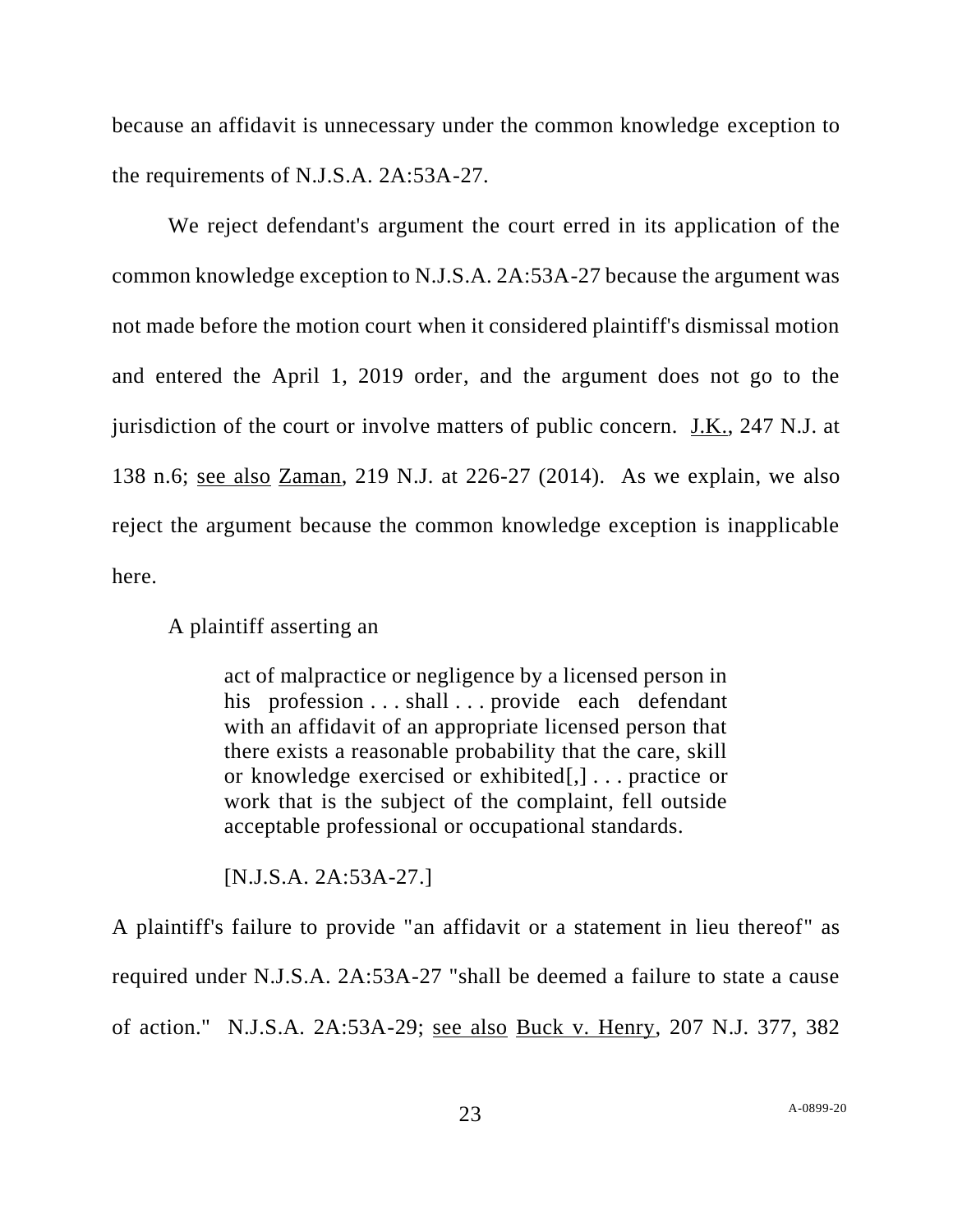(2011) ("[T]he failure to file an appropriate affidavit within the statutory time limits may result in dismissal of even meritorious cases."). This requirement applies where, as here, a professional malpractice claim is asserted in a counterclaim. Charles A. Manganaro Consulting Eng'rs, Inc. v. Carneys Point Twp. Sewerage Auth., 344 N.J. Super. 343, 349 (App. Div. 2001).

In Hubbard v. Reed, the Court recognized an exception to N.J.S.A. 2A:5A-27's requirements in "common knowledge" malpractice cases where "an expert is not needed to demonstrate defendant breached a duty of care." 168 N.J. 387, 394-95 (2001). The common knowledge "doctrine applies where 'jurors' common sense as lay persons is sufficient to enable them, using ordinary understanding and experience, to determine a defendant's negligence without the benefit of the specialized knowledge of experts.'" Id. at 394 (quoting Estate of Chin v. Saint Barnabas Med. Ctr., 160 N.J. 454, 469 (1999)).

The common knowledge "exception is properly invoked only when 'jurors are competent to assess simple negligence . . . without expert testimony to establish the standard of ordinary care.'" Cowley, 242 N.J. at 19 (quoting Nowacki v. Cmty. Med. Ctr., 279 N.J. Super. 276, 292 (App. Div. 1995)). In the "exceptionally rare cases in which the common knowledge exception applies . . . an expert is not needed to demonstrate that a defendant professional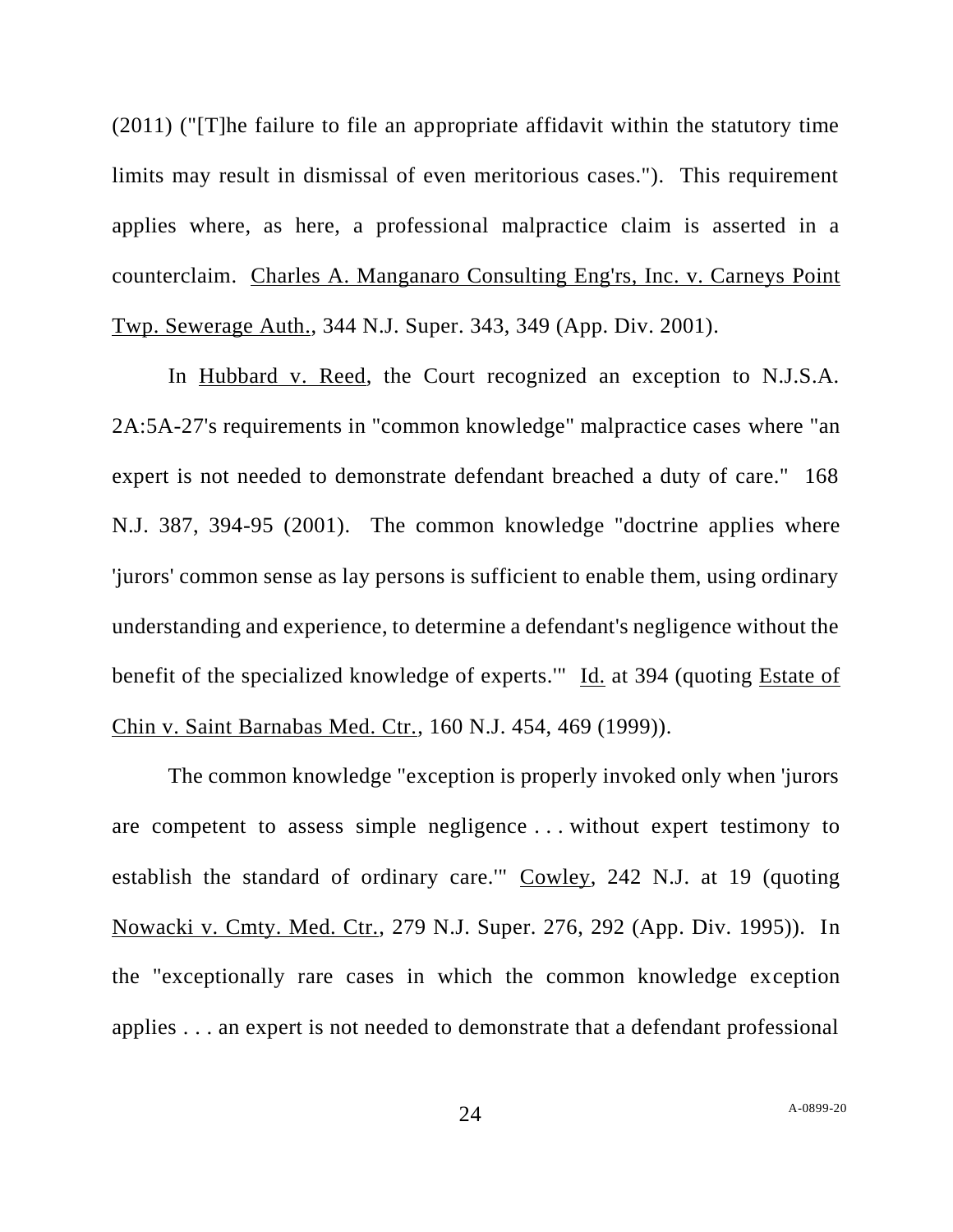breached some duty of care 'where the carelessness of the [professional] is readily apparent to anyone of average intelligence.'" Id. at 17 (quoting Rosenberg v. Cahill, 99 N.J. 318, 325 (1985)).

In legal malpractice cases, application of the common knowledge exception is limited to cases in which an attorney "failed to fulfill the most basic obligations," Brach, Eichler, Rosenberg, Silver, Bernstein, Hammer & Gladstone, P.C. v. Ezekwo, 345 N.J. Super. 1, 12 (App. Div. 2001), such as a failure to arrange for the appearance of an essential witness at trial, Kranz v. Tiger, 390 N.J. Super. 135, 148 (App. Div. 2007), or a failure to file a client's complaint prior to the running to the statute of limitations, Brizak v. Needle, 239 N.J. Super. 415, 431 (App. Div. 1990). However, where a trier of fact is required to "evaluate an attorney's legal judgment concerning a complex legal issue," our courts "have required expert testimony be presented." Brach, Eichler, 345 N.J. Super. at 13.

Defendant's claim the common knowledge exception excused her failure to provide an affidavit of merit ignores that her malpractice claim requires an evaluation of numerous instances of plaintiff's exercise of legal judgment in a complex and lengthy arbitration proceeding involving a myriad of legal and procedural issues. Those issues are complicated by the Family Part litigation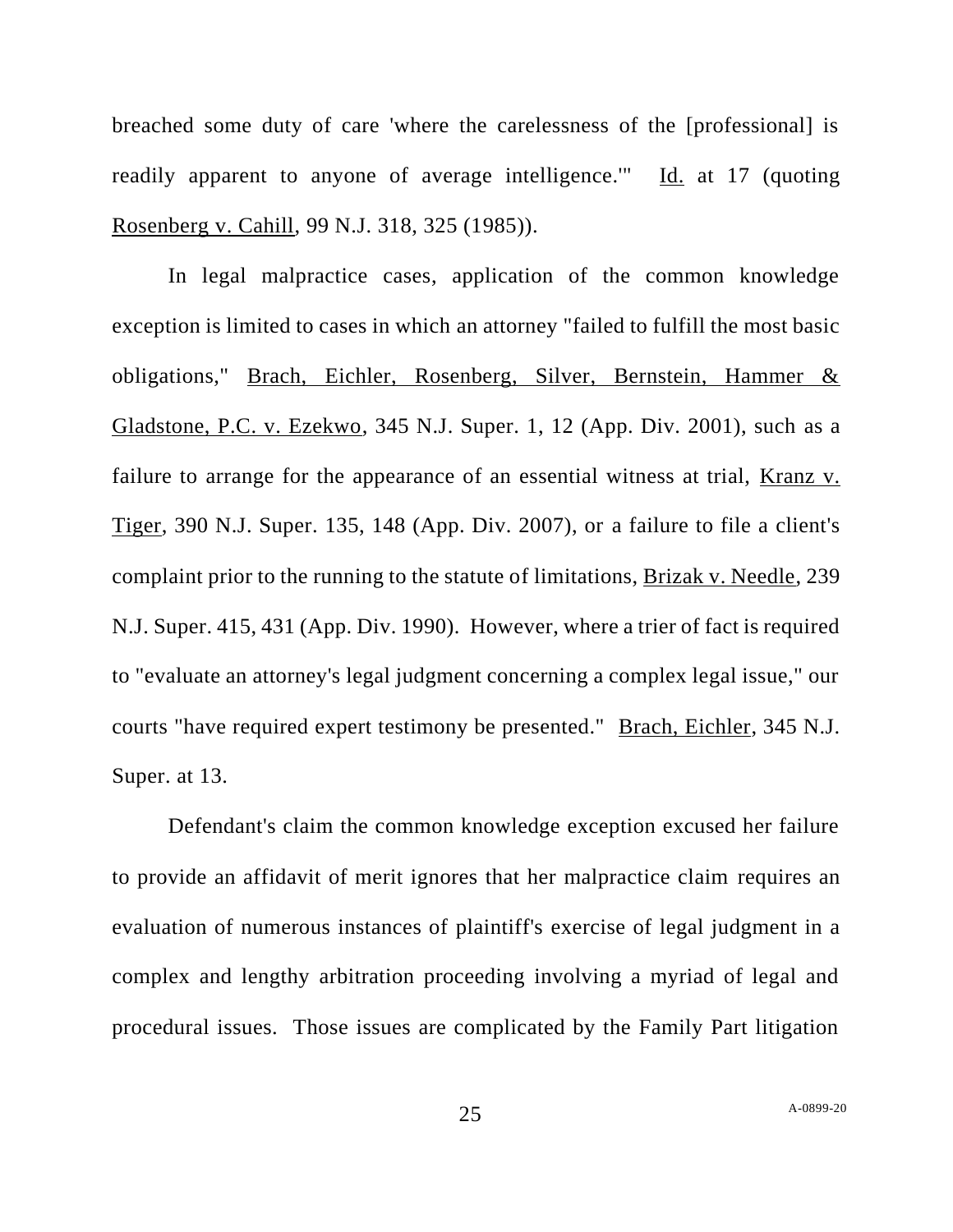prior to the arbitration, the limitations placed on the evidence that could be introduced at arbitration, and the myriad of decisions requiring the exercise of professional judgment the attorney representing defendant on plaintiff's behalf was required to make during the arbitration proceeding.

Defendant's attempt to simplify her malpractice claims by broadly characterizing them as alleged failures to fulfill basic obligations owed by an attorney to a client is unavailing and belied by the record. Defendant's malpractice claims are not founded on a missed statute of limitations or a simple failure to call an essential witness; her claims require an assessment of numerous instances of alleged negligence in a complex matter.<sup>2</sup> The standards of care applicable to the claims are beyond the knowledge and experience of the ordinary juror, and defendant required expert testimony to establish plaintiff breached them. Hubbard, 168 N.J. at 395. Lacking support in an affidavit of

<sup>2</sup> As detailed in her brief on appeal, defendant alleged plaintiff committed malpractice by: failing to obtain and submit evidence and other documentation that "would have demonstrated" defendant's husband engaged in fraud; failing to "expose obvious deficiencies" in defendant's husband's expert's report; being "unprepared throughout the arbitration"; submitting "unreviewed certifications that prejudiced defendant"; failing to include in summation "kid's saving" as defendant requested; and negligently causing a marital asset—a home in Pennsylvania—to be sold for half the price listed in defendant's husband's case information statement. Defendant further asserts those alleged acts of negligence and others "contributed to the poor outcome of the arbitration."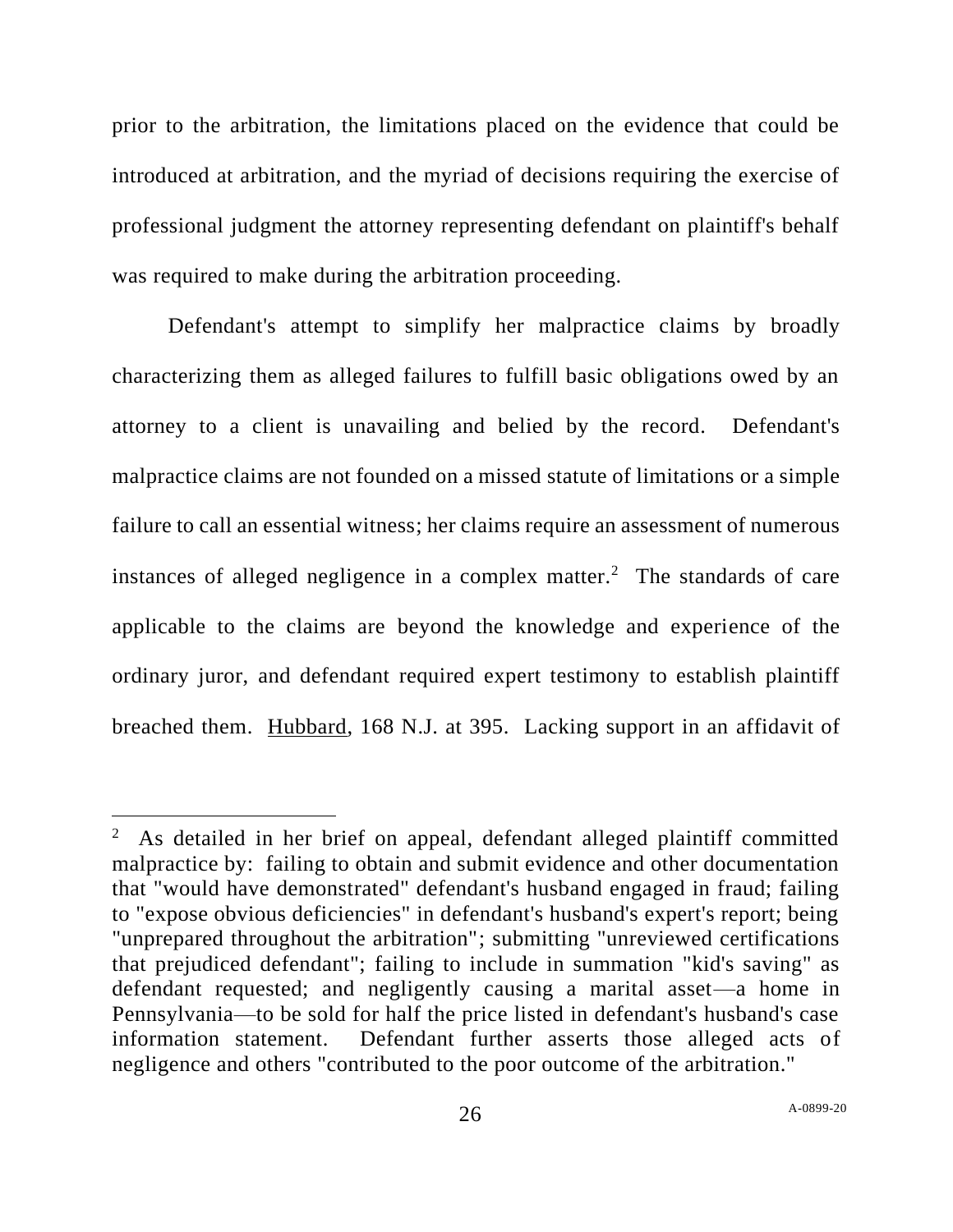merit, plaintiff's complaint failed to state a cause of action for legal malpractice, N.J.S.A. 2A:53A-29, and the court correctly dismissed defendant's counterclaim.

Defendant also argues the court erred by denying its motion for reconsideration of the April 1, 2020 order dismissing her counterclaim. We review a court's decision on a reconsideration motion for an abuse of discretion. Kornbleuth v. Westover, 241 N.J. 289, 301 (2020). We find no abuse of discretion in the court's denial of the reconsideration motion because, for the reasons noted, the court correctly dismissed the counterclaim. Thus, defendant could not, and did not, demonstrate the April 1, 2020 order was "premised on a palpably incorrect or irrational basis, or the court did not consider or failed to appreciate the significance of probative, competent evidence." Matter of T.I.C.- C, 470 N.J. Super. 596, 606 (App. Div. 2022). Moreover, defendant's reliance on an argument—the common knowledge exception excused her failure to serve an affidavit of merit—that she did not make in her opposition to plaintiff's dismissal motion did not provide the court with proper grounds for reconsideration. See Medina v. Pitta, 442 N.J. Super. 1, 18 (App. Div. 2015) (explaining "a motion for reconsideration does not provide the litigant with an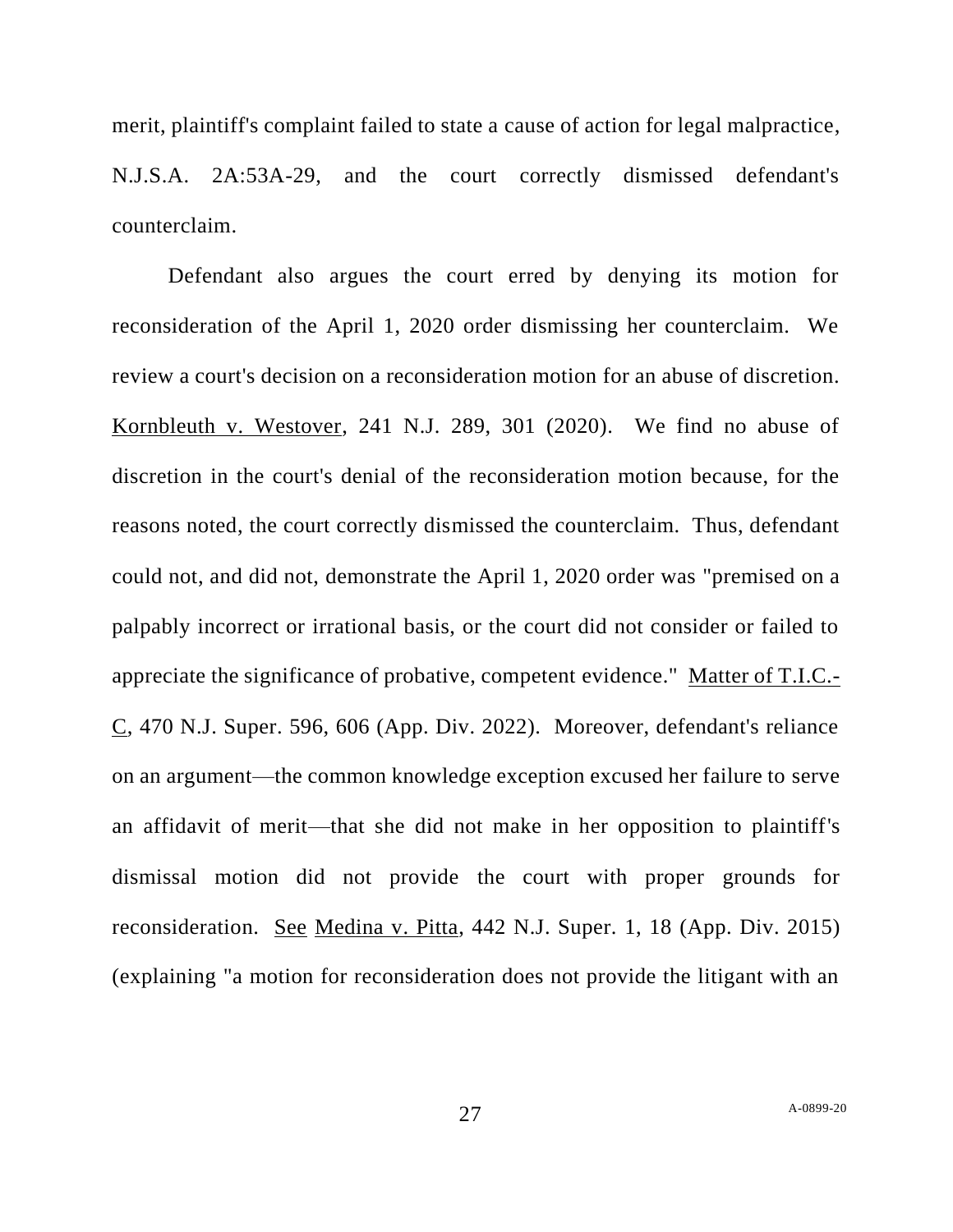opportunity to raise new legal issues that were not presented to the court in the underlying motion").

#### $C_{\cdot}$

Defendant also challenges the court's judgment directing she pay plaintiff \$53,613.14 on a quantum meruit basis for the legal services plaintiff provided during the arbitration. Defendant claims the court did not apply the correct legal standard in making the quantum meruit award, and the court otherwise failed to make adequate factual findings under the correct legal standard supporting its award. Defendant further argues the court erroneously failed to consider her claim plaintiff provided substandard and negligent services in its calculation of the quantum meruit award.

We review "a 'trial court's determinations, premised on the testimony of witnesses and written evidence at a bench trial, in accordance with a deferential standard.'" Nelson v. Elizabeth Bd. of Educ., 466 N.J. Super. 325, 336 (App. Div. 2021) (quoting D'Agostino v. Maldonado, 216 N.J. 168, 182 (2013)). "[W]e do not disturb the factual findings and legal conclusions of the trial judge unless we are convinced that they are so manifestly unsupported by or inconsistent with the competent, relevant and reasonably credible evidence so as to offend the interests of justice[.]" D'Agostino, 216 N.J. at 182 (quoting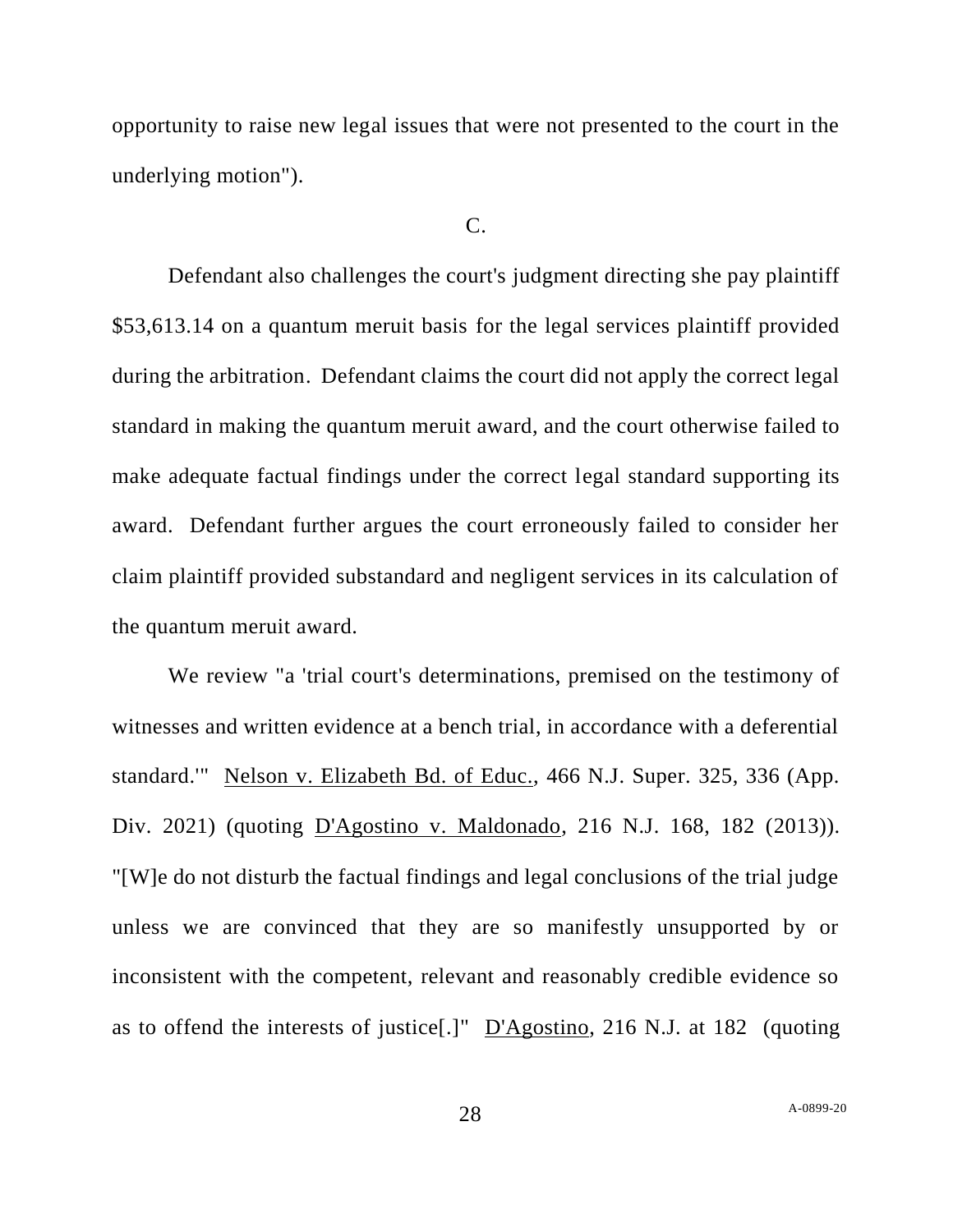Seidman v. Clifton Sav. Bank, S.L.A., 205 N.J. 150, 169 (2011)) (alteration in original). We owe no deference to the court's legal conclusions which we "review de novo." Ibid.

"Quantum meruit means, literally, 'as much as is deserved.'" N.J. Land Title Assoc. v. Rone, 458 N.J. Super. 120, 132 (App. Div. 2019) (quoting Kas Oriental Rugs, Inc. v. Ellman, 394 N.J. Super. 278, 286 (App. Div. 2007)). Quantum meruit recovery is "quasi-contractual recovery for services rendered when a party confers a benefit with a reasonable expectation of payment." Weichert Co. Realtors v. Ryan, 128 N.J. 427, 437-38 (1992).

In Starkey, our Supreme Court explained that where a fee agreement between an attorney and client is unenforceable, it must be determined whether the attorney "is entitled to recover the reasonable value of his [or her] services under a quantum meruit theory." 172 N.J. at 67. The Court held that to recover attorney's fees on a quantum meruit basis, a plaintiff must establish "(1) the performance of services in good faith, (2) the acceptance of the services by the person to whom they are rendered, (3) an expectation of compensation therefor, and (4) the reasonable value of the services." Id. at 68 (quoting Longo v. Shore & Reich, Ltd., 25 F.3d 94, 98 (2d Cir. 1994)). An attorney seeking recovery of fees on a quantum meruit basis "must also establish a 'reasonable expectation of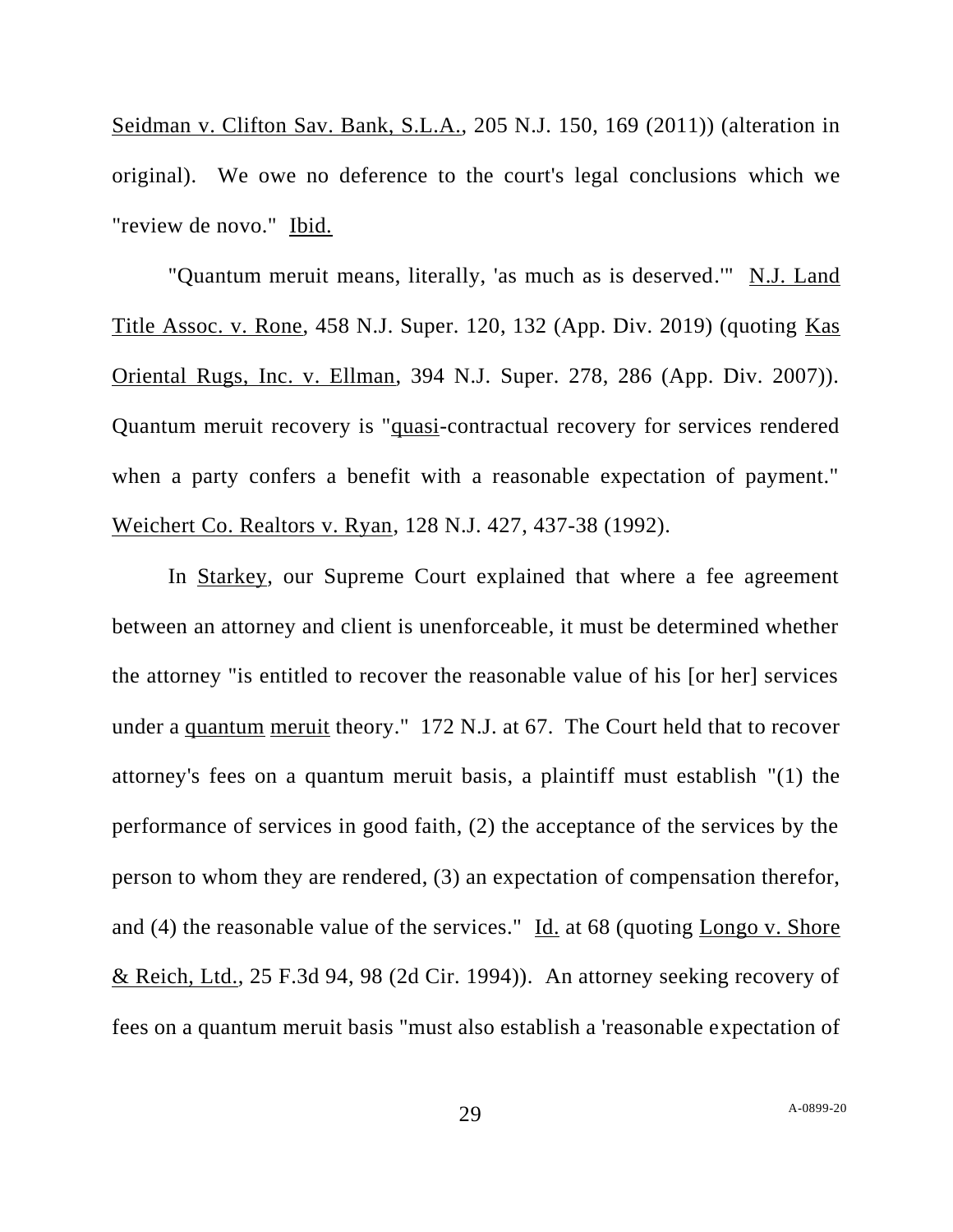payment' and that the services were performed 'under circumstances that should have put the [client] on notice' that the [attorney] expected to be paid." N.J. Land Title, 458 N.J. Super. at 132 (quoting Weichert Co. Realtors, 128 N.J. at 437-38).

Here, the trial court first found plaintiff "established the first three elements" of the Starkey standard. That is, the court determined plaintiff demonstrated its services were performed in good faith, the services were accepted by defendant, and plaintiff reasonably expected compensation for the services. The court's determination plaintiff satisfied those elements is supported by its factual findings, made throughout its statement of reasons, including its determination "defendant agreed she would pay a fair amount for the services" provided by plaintiff, defendant "breached the agreement by declaring she would pay nothing and denying any agreement to pay," and "[a]t best [defendant] misled plaintiff by assuring [plaintiff] she would be fair and pay" for the services "while having no intention to do so." Those findings find ample support in the evidentiary record, and they provide the foundation for the court's determination plaintiff satisfied the first three factors of the Starkey standard. See Starkey, 172 N.J. at 68. Defendant does not argue otherwise.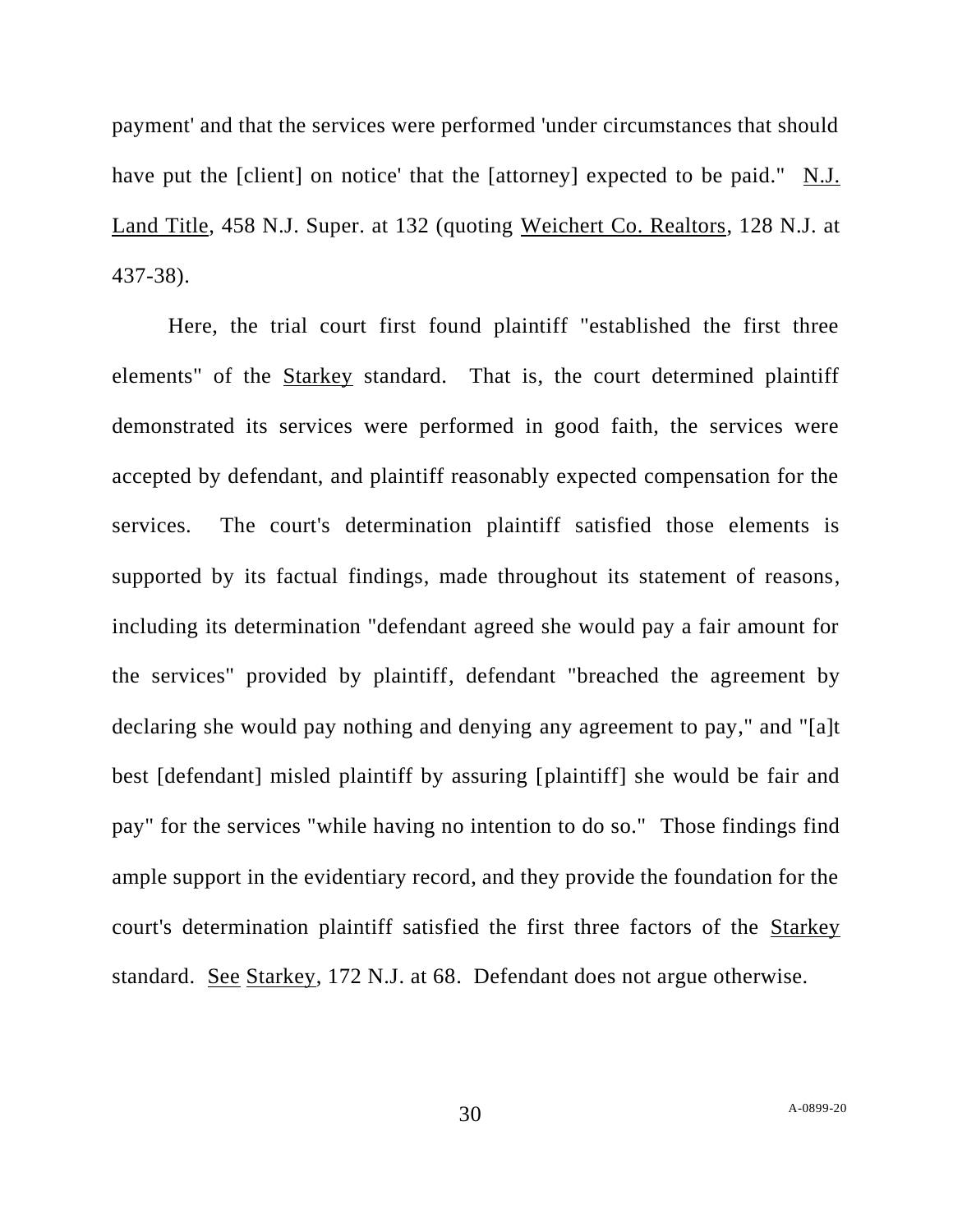The court also made express findings on the final Starkey factor, analyzing the reasonableness of the services for which the attorney's fee award was sought. See ibid. The court noted the hourly rate charged for the service was fair and reasonable, found plaintiff tracked the time spent providing services to defendant, and detailed issues related to payments made by defendant and plaintiff's records concerning the amounts billed and paid. The court also credited the testimony of the attorney who represented defendant on plaintiff's behalf concerning the "many hours of legal services provided," and the court determined "plaintiff provided legal services of greater value than that for which [it] billed" defendant and plaintiff "has earned the amount sought." Again, the court's findings are supported by substantial credible evidence, and we discern no basis to reverse them.

We reject defendant's claim the court did not consider defendant's assertion plaintiff provided substandard services requiring some reduction, or perhaps a total reduction, in the amount due for the services provided. In the first instance, plaintiff points to no evidence demonstrating any substandard performance by plaintiff, and defendant did not offer any expert testimony establishing plaintiff did not provide fully competent services. In fact, other than defendant's conclusory assertions, the record is bereft of any basis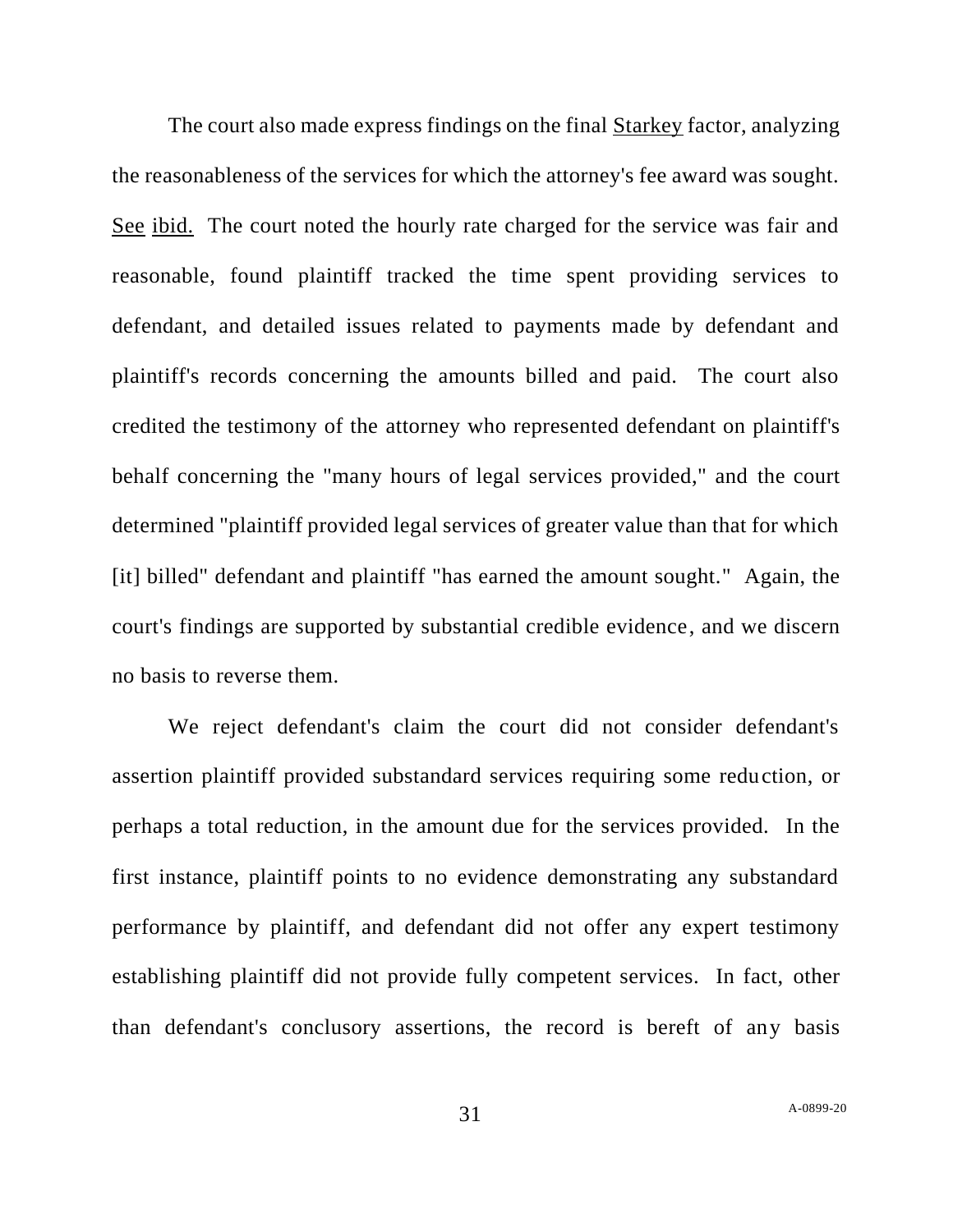supporting a reduction in fees based on issues related to plaintiff's performance during the arbitration. Further, the court's decision makes clear that many of the difficulties defendant encountered in the arbitration were of own her making.

Additionally, the court in fact noted defendant's challenges to the amount of time plaintiff spent on certain tasks for which she billed defendant, as well as defendant's claims she did not benefit from the time plaintiff spent on certain tasks "because the amounts the arbitrator awarded to her were far less than the amounts she requested." However, as detailed in the court's opinion, defendant's arguments critical of plaintiff's services ignore the "many benefits achieved" by plaintiff during the arbitration.

For example, the court noted plaintiff obtained a reopening of the questioning of defendant's husband about certain financial transactions based on plaintiff's demonstration of "extraordinary circumstances." The court also explained plaintiff defeated defendant's husband's effort to sell the marital home pendente lite and, as a result, defendant was permitted to remain in the marital home during the multi-year arbitration proceeding. The court further noted plaintiff's counsel obtained a reopening of the arbitration to address defendant's concerns related to her and her husband's son.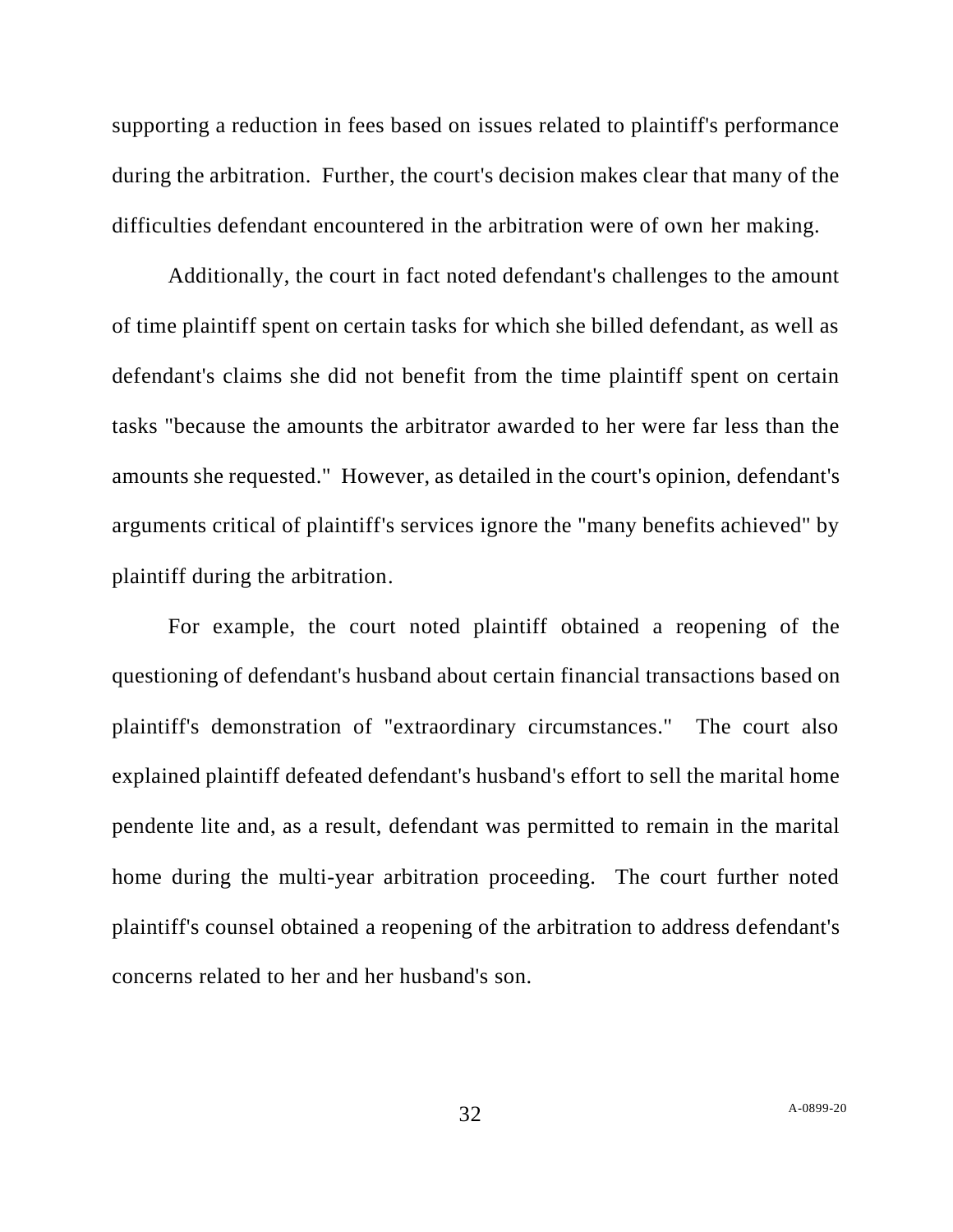We are not persuaded by defendant's claim the court erred by failing to apply the standard for the determination of a quantum meruit attorney fee award set forth in La Mantia, 234 N.J. Super. at 544. As the Court explained in Starkey, La Mantia "involved the issue of how two law firms should split a contingency fee; it did not involve the question whether the client should pay." Starkey, 172 N.J. at 70. Thus, contrary to defendant's contention, the La Mantia standard is inapplicable here; this case does not involve a dispute involving the manner in which two law firms should split a fee.<sup>3</sup> See ibid. The motion court was required

<sup>&</sup>lt;sup>3</sup> Defendant ignores the **Starkey** standard and attempts to repackage the  $La$ </u> Mantia standard in support of her contention it is applicable here. The La Mantia standard, in its listing of the pertinent factors to be considered, is tailored to an analysis of the quantum meruit allocation of fees among multiple counsel. The standard requires consideration of:

 $[(1)]$  [T]he length of time each of the firms spent on the case relative to the total amount of time expended to conclude the client's case. [(2)] The quality of that representation is also relevant.  $\ldots$  [(3) T] he result of each firm's efforts as well as the reason the client changed attorneys are factors to be considered.  $[(4)]$ Viability of the claim at transfer also bears upon the value of a former firm's contribution—if the case was initially speculative but concrete by the time the cause of action moved to the second firm, that factor should bear upon the distribution.  $[(5)]$  The amount of the recovery realized in the underlying lawsuit also impacts upon the quantum meruit valuation.  $\ldots$  [(6) A]ny preexisting partnership agreements between the members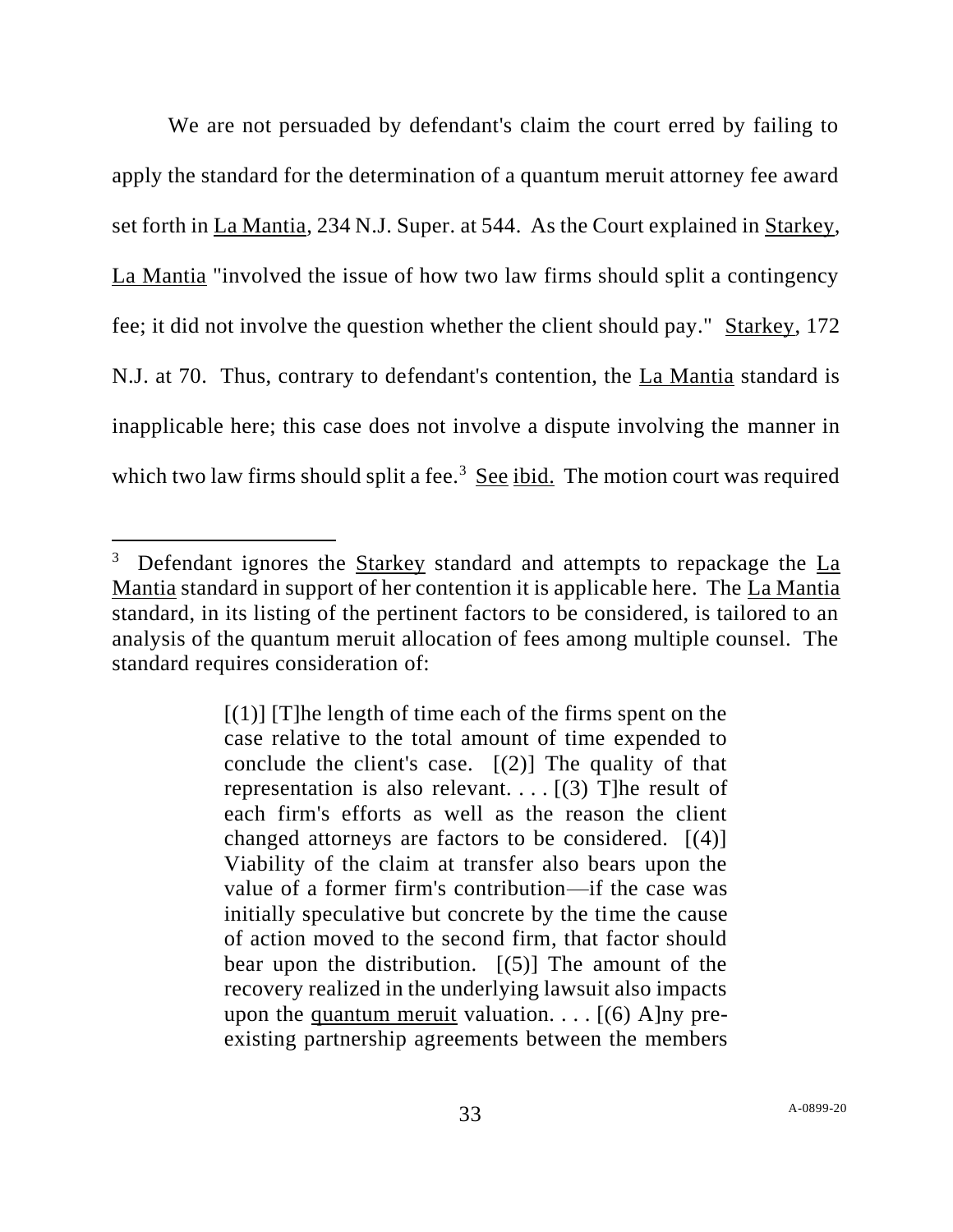to decide only whether defendant owed plaintiff fees for legal services on a quantum meruit basis, and Starkey established the standard for the resolution of that issue. See Starkey, 172 N.J. at 68.

In sum, in our view the court adequately addressed the appropriate legal standard for an award of fees under the **Starkey** standard.<sup>4</sup> We defer to the court's findings supporting its application of the standard because they are supported by substantial credible evidence. See D'Agostino, 216 N.J. at 182. We therefore affirm the court's judgment awarding plaintiff \$53,613.14 on a quantum meruit basis.

Our determination the court correctly entered judgment against defendant on a quantum meruit basis renders it unnecessary to address defendant's claim the court erred by also finding the judgment should be entered because defendant breached an enforceable agreement to provide legal services. We therefore do

of the firms who now compete for a percentage of the contingency fee. [(7) And w]here one attorney "jumps ship" and takes the client with him, his relationship with the former firm will impact upon the distribution of the fee.

<sup>[</sup>La Mantia, 234 N.J. Super. at 540-42 (citations omitted).]

<sup>&</sup>lt;sup>4</sup> The court also considered the application of R.P.C. 1.5 in its determination of the reasonableness of the fees due plaintiff.